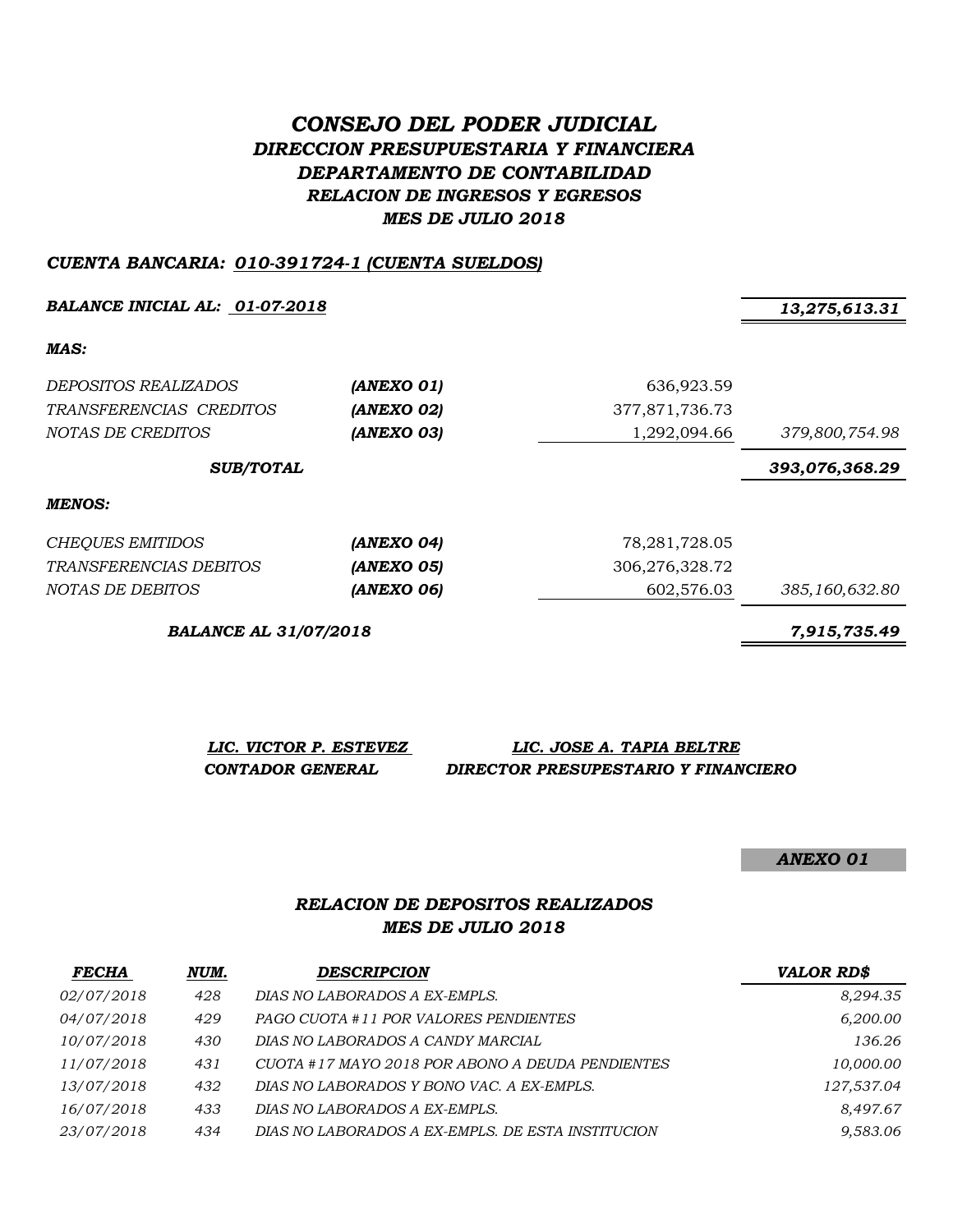|            |     | TOTAL RD\$                                        | 636,923.59 |
|------------|-----|---------------------------------------------------|------------|
| 31/07/2018 | 438 | DIAS NO LABORADOS Y BONO VACACIONAL A EX-EMPLS.   | 73,028.73  |
| 30/07/2018 | 437 | DESC. VARIOS CORRESP. A NOMINAS MES DE JULIO/2018 | 384,511.41 |
| 25/07/2018 | 436 | RETENCION BONO VACACIONAL A ROCIO SUAREZ AÑO 2018 | 6,135.07   |
| 23/07/2018 | 435 | CUOTA #8 VALORES PENDIENTES CON LA INSTITUCIÓN    | 3,000.00   |

## *ANEXO 02*

*ANEXO 03*

## *RELACION DE TRANSFERENCIAS CREDITOS MES DE JULIO 2018*

| <i>FECHA</i> | NUM. | <b>DESCRIPCION</b>                             | <b>VALOR RD\$</b> |
|--------------|------|------------------------------------------------|-------------------|
| 18/07/2018   | 140  | TRANSF. DE FONDO REEMBOLSO COOPNASEJU          | 142,820.26        |
| 20/07/2018   | 141  | TRANSF. DE FONDO DE LA CTA. OPER. PAGO SUELDOS | 377,728,916.47    |
|              |      | TOTAL RD\$                                     | 377,871,736.73    |

## *RELACION NOTAS DE CREDITOS MES DE JULIO 2018*

| <b>FECHA</b> | NUM. | <b>DESCRIPCION</b>                                  | <b>VALOR RD\$</b> |
|--------------|------|-----------------------------------------------------|-------------------|
| 25/07/2018   | 1057 | MILITARES EXCLUIDOS NOMINA ELECTRONICA JULIO 2018   | 54,200.01         |
| 26/07/2018   | 1058 | EMPLEADOS EXCLUIDOS NOMINA ELECTRONICA JULIO 2018   | 1,031,626.44      |
| 03/07/2018   | 1059 | REINTEGRO CHQ117865                                 | 3,000.00          |
| 09/07/2018   | 1060 | REINTEGRO CHO117568                                 | 40,788.90         |
| 27/07/2018   | 1061 | PAGO PERSONAL PROGRAMA PASANTIA JULIO 2018          | 5,900.00          |
| 31/07/2018   | 1062 | REINTEGRO CHO115117                                 | 6,018.18          |
| 31/07/2018   | 1063 | REINTEGRO CHQ115119                                 | 6,018.18          |
| 31/07/2018   | 1064 | REINTEGRO CHQ115437                                 | 6,893.58          |
| 31/07/2018   | 1065 | REINTEGRO CHO118246                                 | 6,018.18          |
| 31/07/2018   | 1066 | REINTEGRO CHO118354                                 | 26,821.40         |
| 31/07/2018   | 1067 | RETENCION NOMINA BONO VACACIONAL ELECTR. JULIO 2018 | 80,382.75         |
| 31/07/2018   | 1068 | REVERSION TRANSF. DE FONDOS No.4419377 JULIO 2018   | 24,427.04         |
|              |      | TOTAL RD\$                                          | 1,292,094.66      |

#### *ANEXO 04*

### *RELACION DE CHEQUES EMITIDOS MES DE JULIO 2018*

| <b>FECHA</b> | NUM.    | <b>BENEFICIARIO</b>        | <b>VALOR RDS</b> |
|--------------|---------|----------------------------|------------------|
| 11/07/2018   | 18030 ہ | CONSEJO DEL PODER JUDICIAL | 24.916.67        |

#### *FECHA NUM. BENEFICIARIO VALOR RD\$*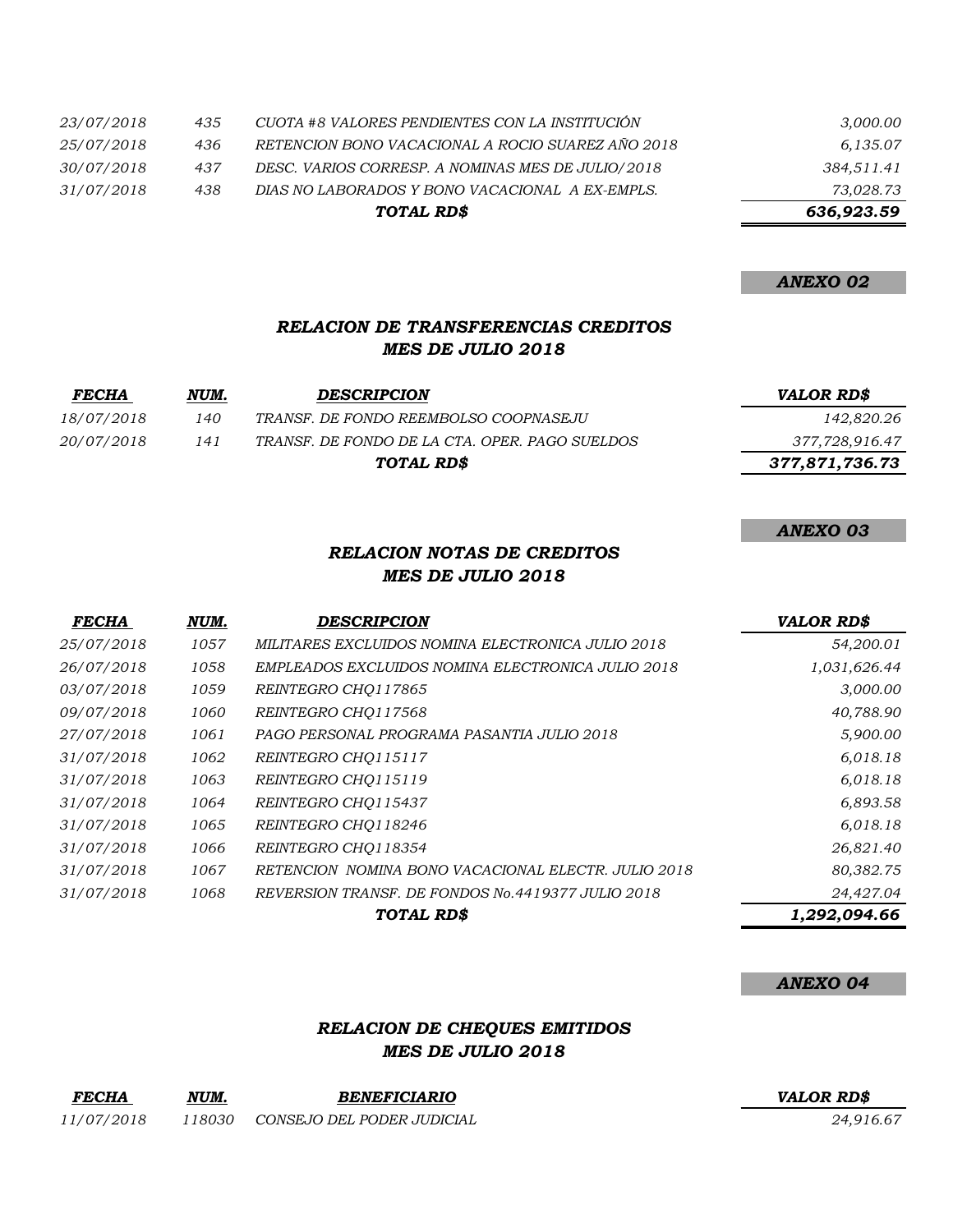| 11/07/2018 | 118031 | GLENNY E. DE LOS SANTOS JIMENEZ         | 4,150.59   |
|------------|--------|-----------------------------------------|------------|
| 11/07/2018 | 118032 | FRANGELICA BRITO TAVAREZ                | 11,849.31  |
| 11/07/2018 | 118033 | GLARY M. REYNOSO SOLANO                 | 826.33     |
| 11/07/2018 | 118034 | NEREYDA J. MORALES ESPINAL              | 3,097.00   |
| 11/07/2018 | 118035 | CARLINA DIAZ MORA                       | 1,652.33   |
| 11/07/2018 | 118036 | SCARLET K. PIMENTEL SANTANA             | 6,069.67   |
| 11/07/2018 | 118037 | BANCO DE RESERVAS DE LA REP. DOMINICANA | 36,939.39  |
| 11/07/2018 | 118038 | CONSEJO DEL PODER JUDICIAL              | 59,451.76  |
| 11/07/2018 | 118039 | CONSEJO DEL PODER JUDICIAL              | 27,084.38  |
| 11/07/2018 | 118040 | COOPNASEJU                              | 15,161.47  |
| 11/07/2018 | 118041 | LUZ M. ALMONTE CANDAMO                  | 17,444.00  |
| 11/07/2018 | 118042 | ESMERALDA ESPINOSA                      | 34,070.66  |
| 11/07/2018 | 118043 | YUDELKYS GONZALEZ CASTRO                | 6,506.33   |
| 11/07/2018 | 118044 | YOLENNY M. ARAUJO MANZUETA              | 11,360.33  |
| 11/07/2018 | 118045 | <b>EDWIN POUERIET ROSARIO</b>           | 9,388.33   |
| 11/07/2018 | 118046 | LUIS A. TORIBIO AMARANTE                | 6,506.33   |
| 11/07/2018 | 118047 | RAFAEL J. CASTILLO DE MORLA             | 9,388.33   |
| 11/07/2018 | 118048 | LIDIA M. MARMOLEJOS DE LA CRUZ          | 6,550.00   |
| 11/07/2018 | 118049 | MARBELY LEONARDO BLANCO                 | 7,117.67   |
| 11/07/2018 | 118050 | LUZ Z. CONCE OLIVARES                   | 2,389.71   |
| 11/07/2018 | 118051 | ANYELYS M. PEREZ MERCEDES               | 8,733.33   |
| 11/07/2018 | 118052 | RONALDY DIAS RODRIGUEZ                  | 0.00       |
| 11/07/2018 | 118053 | MARELINE G. RAMIREZ TEJERA              | 17,799.57  |
| 11/07/2018 | 118054 | DESAIDA DECENA ALMONTE                  | 8,038.73   |
| 11/07/2018 | 118055 | MILI E. ZAPATA                          | 9,713.23   |
| 11/07/2018 | 118056 | ELOISA CAPUTO RODRIGUEZ                 | 739.00     |
| 11/07/2018 | 118057 | YORJANI CEDENO                          | 4,978.00   |
| 11/07/2018 | 118058 | CONSEJO DEL PODER JUDICIAL              | 19,884.12  |
| 11/07/2018 | 118059 | CONSEJO DEL PODER JUDICIAL              | 5,250.00   |
| 11/07/2018 | 118060 | COOPNASEJU                              | 108,574.13 |
| 11/07/2018 | 118061 | RONALDY DIAZ RODRIGUEZ                  | 14,633.88  |
| 11/07/2018 | 118062 | <b>COLECTOR DE IMPUESTOS INTERNOS</b>   | 1,455.42   |
| 12/07/2018 | 118063 | VANESSA M. GOMEZ GARCIA                 | 117,062.30 |
| 12/07/2018 | 118064 | CONSEJO DEL PODER JUDICIAL              | 23,284.49  |
| 12/07/2018 | 118065 | CONSEJO DEL PODER JUDICIAL              | 6,160.00   |
| 12/07/2018 | 118066 | COLECTOR DE IMPUESTOS INTERNOS          | 1,018.29   |
| 13/07/2018 | 118067 | ROSMERY A. ROMERO FAMILIA               | 29,956.69  |
| 13/07/2018 | 118068 | ROSY A. TEJADA JIMENEZ                  | 2,899.04   |
| 13/07/2018 | 118069 | ALFREDO DE LOS SANTOS DE LA CRUZ        | 4,960.89   |
| 13/07/2018 | 118070 | ROSA MA. PAREDES CALCAÑO                | 4,078.89   |
| 13/07/2018 | 118071 | FRANCIA Y. CLASE CLASE                  | 40,788.92  |
| 13/07/2018 | 118072 | MAIRENY VEGA CRUZ                       | 5,549.31   |
| 13/07/2018 | 118073 | LUIS N. GOMEZ GIL                       | 40,788.92  |
| 13/07/2018 | 118074 | ELIZABETH MARTE LIRIO                   | 48,600.00  |
| 13/07/2018 | 118075 | ELLIN J. CORDERO TEJADA                 | 48,946.72  |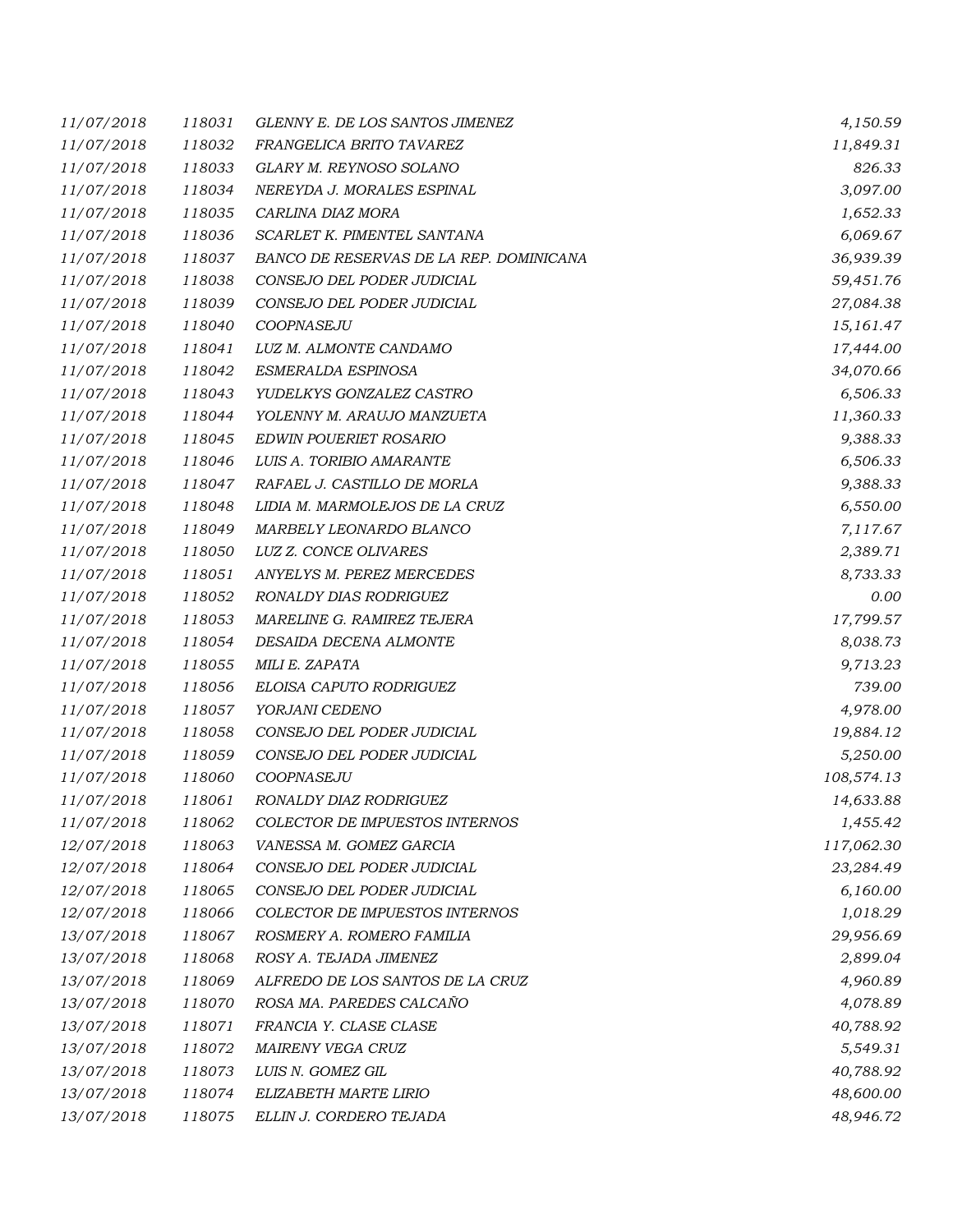| 13/07/2018 | 118076 | GABRIELY Y. VARGAS CRUZ           | 9,400.34   |
|------------|--------|-----------------------------------|------------|
| 13/07/2018 | 118077 | LIDIA A. PUIG FRANCISCO           | 8,157.78   |
| 13/07/2018 | 118078 | MIGUELINA D. CRESPO DIAZ          | 32,631.12  |
| 13/07/2018 | 118079 | THELMA V. REYES GARCIA            | 12,236.67  |
| 13/07/2018 | 118080 | FRANCHESKA ABREU TRINIDAD         | 8,276.12   |
| 13/07/2018 | 118081 | CESAR E. CABRAL ORTIZ             | 3,240.00   |
| 13/07/2018 | 118082 | MILTON C. MONTES POLANCO          | 4,078.89   |
| 13/07/2018 | 118083 | BERNARDINA PEÑA JIMENEZ           | 8,157.78   |
| 13/07/2018 | 118084 | GRISELDA R. SALAZAR TAVERAS       | 29,160.00  |
| 13/07/2018 | 118085 | JOSE F. THEN REINOSO              | 10,558.89  |
| 13/07/2018 | 118086 | JOSEFINA COMPRES SANTANA          | 20,394.46  |
| 13/07/2018 | 118087 | ALBANIA ALT. CONTRERAS SANCHEZ    | 48,600.00  |
| 13/07/2018 | 118088 | CAROLYN D. BONILLA ESPINO         | 7,032.31   |
| 13/07/2018 | 118089 | OSCAR E. GENAO GONZALEZ           | 5,549.31   |
| 13/07/2018 | 118090 | JULIO C. FERNANDEZ RODRIGUEZ      | 5,549.31   |
| 13/07/2018 | 118091 | ADALGISA M. TEJADA DE AZA         | 48,600.00  |
| 13/07/2018 | 118092 | PURISIMA E. PAREDES MARTINEZ      | 24,473.35  |
| 13/07/2018 | 118093 | PABLO ALB. MERCEDES SUAREZ        | 20,394.45  |
| 13/07/2018 | 118094 | YESENIA MA. GARCIA DE LEON        | 16,315.56  |
| 13/07/2018 | 118095 | YIRALDY ALT. HERNANDEZ GONZALEZ   | 36,478.89  |
| 13/07/2018 | 118096 | ISA R. RONDON POLANCO             | 8,157.78   |
| 13/07/2018 | 118097 | FRANCISCO TORRES DE LA CRUZ       | 48,600.00  |
| 13/07/2018 | 118098 | MAYRA J. DE LA CRUZ LORA          | 73,420.06  |
| 13/07/2018 | 118099 | LILLIAM E. ALTAGRACIA KELLY       | 4,078.89   |
| 13/07/2018 | 118100 | FRANCISCO ALB. ANTIGUA PORTUHONDO | 106,920.00 |
| 13/07/2018 | 118101 | ALBANIA ANT. CORNIEL GARCIA       | 12,236.67  |
| 13/07/2018 | 118102 | EDIS Y. RODRIGUEZ MUNOZ           | 53,025.59  |
| 13/07/2018 | 118103 | EUDOCIO FERRERAS MEDINA           | 12,236.67  |
| 13/07/2018 | 118104 | WILSON J. SIERRA FERRERAS         | 4,078.89   |
| 13/07/2018 | 118105 | YULEIVIS ESPINAL ESPINAL          | 26,320.94  |
| 13/07/2018 | 118106 | MICHAEL A. SANTANA MORETA         | 24,416.96  |
| 13/07/2018 | 118107 | ARIEL F. HEREDIA ALCANTARA        | 24,416.96  |
| 13/07/2018 | 118108 | JACKELINE DE JS. TORIBIO FORTUNA  | 261,049.09 |
| 13/07/2018 | 118109 | BRUNILDA FORTUNA RUBEN            | 65,262.24  |
| 13/07/2018 | 118110 | ALEYDA FRANCO TEJADA              | 48,600.00  |
| 13/07/2018 | 118111 | TOMAS TAVERAS PEREZ               | 53,025.57  |
| 13/07/2018 | 118112 | CESAR ANT. FRANCO PEÑA            | 44,867.82  |
| 13/07/2018 | 118113 | RAMON ALB. ROMANO CONTRERAS       | 4,078.89   |
| 13/07/2018 | 118114 | WANDA Y. VARGAS PERALTA           | 48,600.00  |
| 13/07/2018 | 118115 | JOSE N. ESTEVEZ RODRIGUEZ         | 19,555.56  |
| 13/07/2018 | 118116 | MARIA M. PEÑA                     | 4,078.89   |
| 13/07/2018 | 118117 | MICHAEL ENCARNACION GOMEZ         | 8,929.60   |
| 13/07/2018 | 118118 | PEDRO GERMAN MEJIA                | 4,707.34   |
| 13/07/2018 | 118119 | ALEJANDRINA CORDERO               | 4,464.80   |
| 13/07/2018 | 118120 | GREGORIO TORRES SPENCER           | 4,078.89   |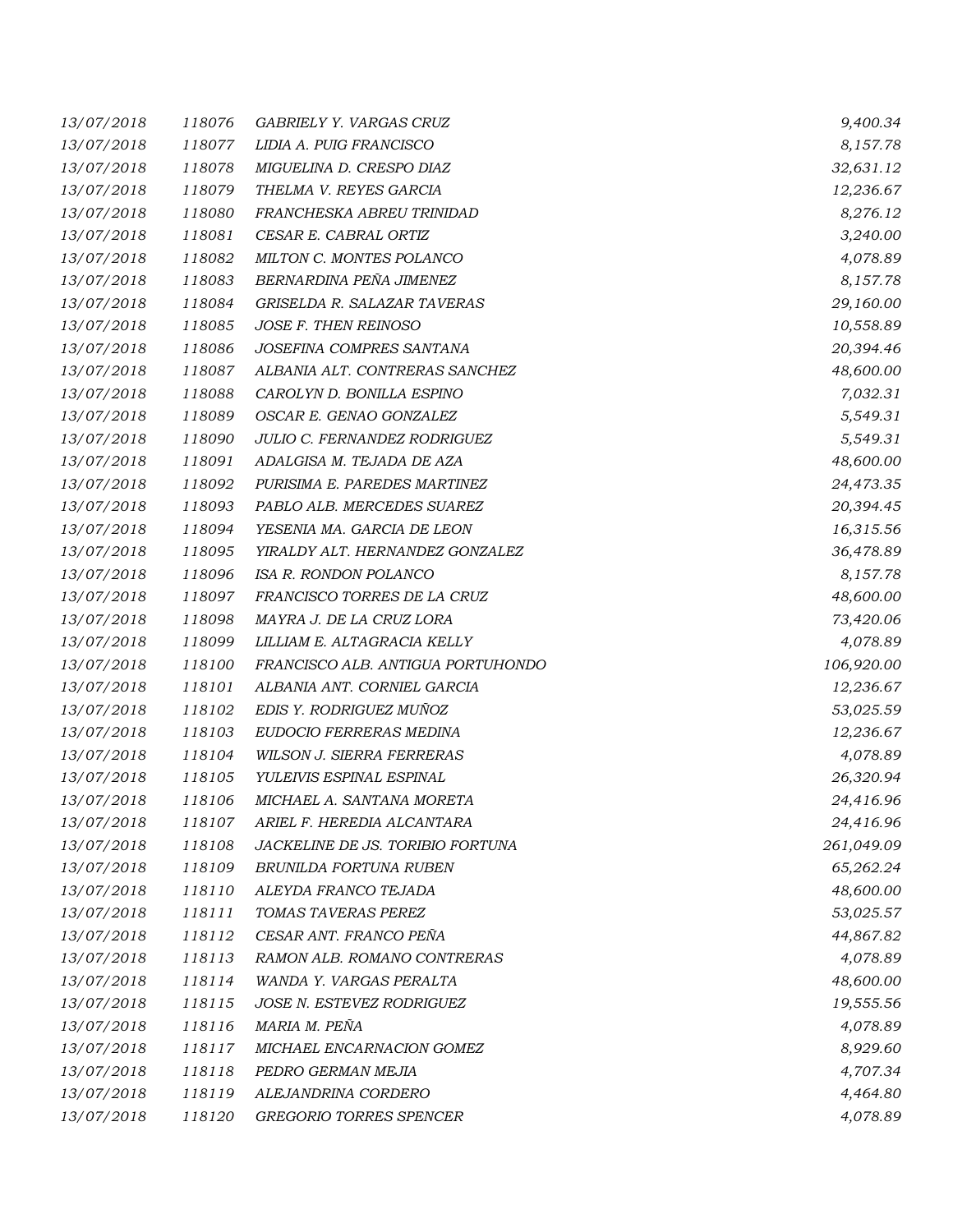| 13/07/2018 | 118121 | JUANA SOLANO SOSA                 | 4,078.89   |
|------------|--------|-----------------------------------|------------|
| 13/07/2018 | 118122 | MEDARDO ANT. RINCON MARTINEZ      | 8,157.78   |
| 13/07/2018 | 118123 | ARANIBAL MANZANO ZAPATA           | 8,157.78   |
| 13/07/2018 | 118124 | EUGENIA A. MEDINA RODRIGUEZ       | 3,760.14   |
| 13/07/2018 | 118125 | DOMINGO ANT. GUERRERO CALDERON    | 4,078.89   |
| 13/07/2018 | 118126 | PEDRO N. MOJICA DE LA ROSA        | 28,552.23  |
| 13/07/2018 | 118127 | WELVIN O. MONTILLA ECHAVARRIA     | 19,326.89  |
| 13/07/2018 | 118128 | ASTRID C. CONTRERAS CRUZ          | 9,663.45   |
| 13/07/2018 | 118129 | TIOLA PIMENTEL RAMIREZ            | 4,960.89   |
| 13/07/2018 | 118130 | AMAURIS A. PEÑA GARCIA            | 12,236.68  |
| 13/07/2018 | 118131 | YOKARY I. GAUTREAUX DE LA CRUZ    | 36,710.03  |
| 13/07/2018 | 118132 | ROSA H. NUÑEZ MERCEDES            | 65,262.28  |
| 13/07/2018 | 118133 | MARITZA DEL C. GARCIA GOMEZ       | 36,710.01  |
| 13/07/2018 | 118134 | OFELIA ALCANTARA GARCIA           | 16,315.56  |
| 13/07/2018 | 118135 | LEONIDO BELLO QUEZADA             | 8,157.78   |
| 13/07/2018 | 118136 | VALENTINA A. MATOS DE LOS SANTOS  | 28,552.23  |
| 13/07/2018 | 118137 | PASCUALA ZAPATA SANCHEZ           | 4,078.89   |
| 13/07/2018 | 118138 | SANDRA E. SORIANO SEVERINO        | 40,788.90  |
| 13/07/2018 | 118139 | ROSSEMARY HENRIQUEZ LEYBA         | 8,276.12   |
| 13/07/2018 | 118140 | OSCAR MOQUETE CUEVAS              | 24,473.36  |
| 13/07/2018 | 118141 | <b>IRISNELDA SANCHEZ SUERO</b>    | 8,276.12   |
| 13/07/2018 | 118142 | <b>MELANY MONCION PAULINO</b>     | 8,276.12   |
| 13/07/2018 | 118143 | MARGARITA DE LOS S. REYES PAULINO | 16,315.56  |
| 13/07/2018 | 118144 | ROSA E. ALMONTE R. DE VENTURA     | 8,157.78   |
| 13/07/2018 | 118145 | MARIA E. ESTEVEZ MEJIA            | 12,236.67  |
| 13/07/2018 | 118146 | HAROLIN CASTILLO FRANCISCO        | 7,486.78   |
| 13/07/2018 | 118147 | <b>HECTOR F. MARTINEZ</b>         | 6,480.00   |
| 13/07/2018 | 118148 | LUZ D. PEREZ NOVA                 | 13,546.11  |
| 13/07/2018 | 118149 | KATHERINE M. HERRERA SANCHEZ      | 11,746.33  |
| 13/07/2018 | 118150 | ANA E. CORDONES GOMEZ             | 6,830.55   |
| 13/07/2018 | 118151 | EVELIN Y. GONZALEZ SUSANA         | 25,085.40  |
| 13/07/2018 | 118152 | ROSA Y. CASTILLO GABOT            | 12,441.67  |
| 13/07/2018 | 118153 | CONSEJO DEL PODER JUDICIAL        | 8,497.67   |
| 13/07/2018 | 118154 | COOPNASEJU                        | 139,181.37 |
| 18/07/2018 | 118155 | MARIANO GERMAN MEJIA              | 296,917.13 |
| 18/07/2018 | 118156 | FRANCISCO ANT. JEREZ MENA         | 289,531.64 |
| 18/07/2018 | 118157 | JOSE A. CRUCETA ALMANZAR          | 282,092.24 |
| 18/07/2018 | 118158 | EDGARDO HERNANDEZ MEJIA           | 237,211.06 |
| 18/07/2018 | 118159 | ROBERT C. PLACENCIA ALVAREZ       | 286,362.74 |
| 18/07/2018 | 118160 | SARA I. HENRIQUEZ MARIN           | 231,805.04 |
| 18/07/2018 | 118161 | ARIEL A. VOLQUEZ MATOS            | 7,040.17   |
| 18/07/2018 | 118162 | GLORIA A. QUERO CABRERA           | 8,667.32   |
| 18/07/2018 | 118163 | NORA A. SOSA MARTINEZ             | 7,363.48   |
| 18/07/2018 | 118164 | SONIA CORADIN                     | 6,018.18   |
| 18/07/2018 | 118165 | CARLOS FLORES DE JESUS            | 19,903.10  |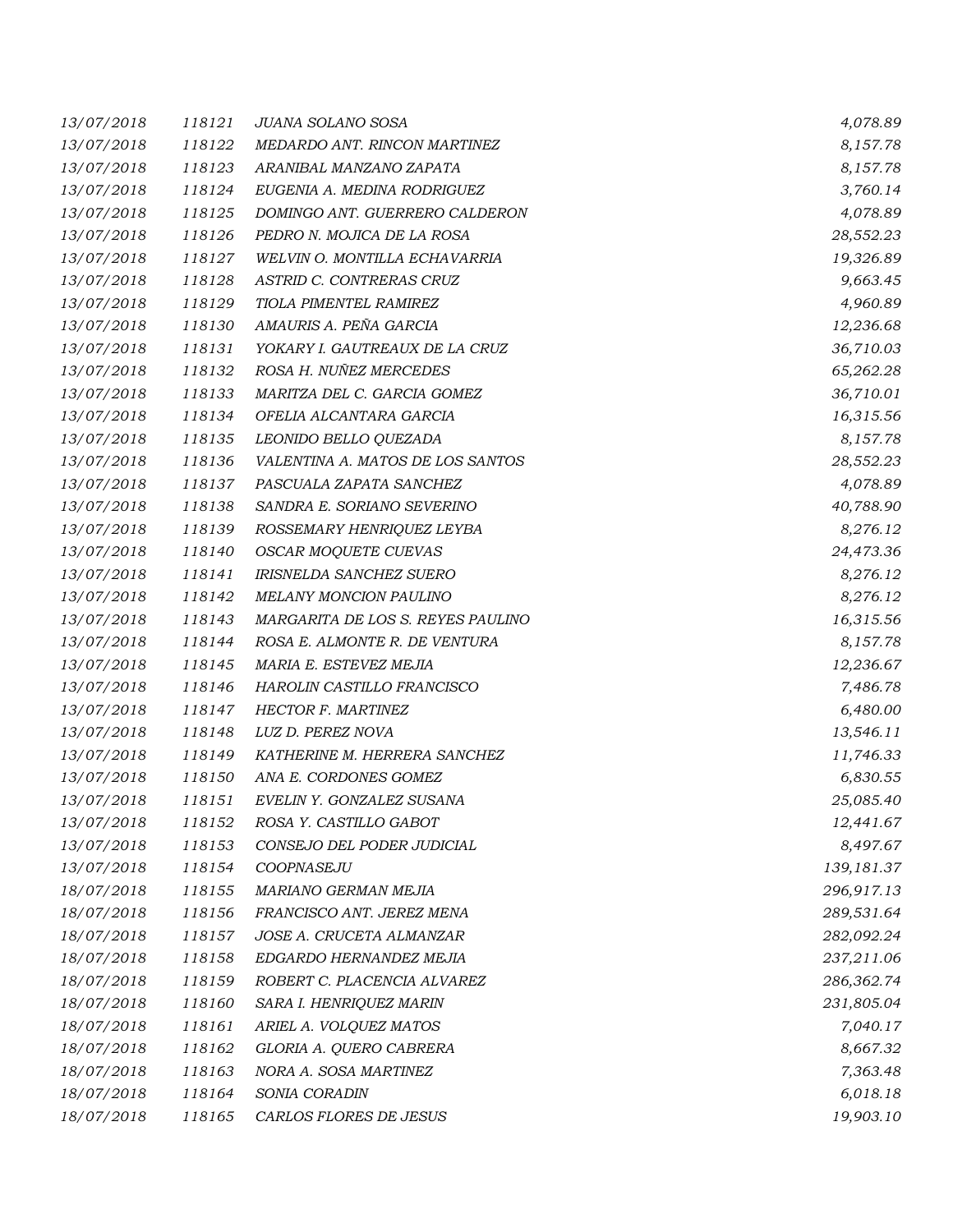| 18/07/2018 | 118166 | LILIAN M. DIAZ GIL                   | 7,682.27  |
|------------|--------|--------------------------------------|-----------|
| 18/07/2018 | 118167 | LOURDES M. LORA MEJIA                | 24,152.04 |
| 18/07/2018 | 118168 | ROSA REYNOSO                         | 6,018.18  |
| 18/07/2018 | 118169 | SENOVIA ARIAS                        | 6,018.18  |
| 18/07/2018 | 118170 | RAMONA DIAZ                          | 6,018.18  |
| 18/07/2018 | 118171 | MARIA M. PIMENTEL FABIAN             | 6,018.18  |
| 18/07/2018 | 118172 | LUZ DEL C. MONTANO                   | 6,018.18  |
| 18/07/2018 | 118173 | ELIGIA DE LA CRUZ                    | 4,979.47  |
| 18/07/2018 | 118174 | OLGA M. ROSARIO V.                   | 3,362.54  |
| 18/07/2018 | 118175 | IRIS RODRIGUEZ P.                    | 6,018.18  |
| 18/07/2018 | 118176 | CARMEN POLANCO                       | 6,018.18  |
| 18/07/2018 | 118177 | ANA FCA. FELIZ SANCHEZ               | 6,018.18  |
| 18/07/2018 | 118178 | ALTAGRACIA A. RODRIGUEZ VICTORIA     | 6,018.18  |
| 18/07/2018 | 118179 | MILTA ANT. RODRIGUEZ SANTOS          | 6,018.18  |
| 18/07/2018 | 118180 | OLGA E. DIAZ DIAZ                    | 6,018.18  |
| 18/07/2018 | 118181 | JOSEFA R. BLANCO                     | 6,018.18  |
| 18/07/2018 | 118182 | MARIA DEL R. CUELLO PARADIS          | 18,676.66 |
| 18/07/2018 | 118183 | MELBA FCA. HENRIQUEZ GUZMAN          | 6,018.18  |
| 18/07/2018 | 118184 | ESTHER M. AMOR PEÑA                  | 6,018.18  |
| 18/07/2018 | 118185 | FRANCIA C. MARTINEZ DRULLARD         | 21,441.25 |
| 18/07/2018 | 118186 | AMELIA DEL ORBE PEÑA                 | 3,054.30  |
| 18/07/2018 | 118187 | <b>BIENVENIDA BELLIARD</b>           | 36,119.77 |
| 18/07/2018 | 118188 | PACO PEREZ REYES                     | 6,018.18  |
| 18/07/2018 | 118189 | ROSA J. DE LOS SANTOS G.             | 6,018.18  |
| 18/07/2018 | 118190 | CARMEN L. PERALTA CASTELLANOS        | 6,018.18  |
| 18/07/2018 | 118191 | FIDIAS GONZALEZ VICIOSO              | 5,418.18  |
| 18/07/2018 | 118192 | ISABEL E. DE LOS SANTOS GOMEZ        | 6,018.18  |
| 18/07/2018 | 118193 | LUIS E. MOREL POUERIE                | 36,642.28 |
| 18/07/2018 | 118194 | YOLANDA E. DE WINDT DE GAUTREAU      | 12,993.40 |
| 18/07/2018 | 118195 | SENAIDA A. ALVAREZ PEREZ             | 6,018.18  |
| 18/07/2018 | 118196 | YDALIA PORTORREAL                    | 6,018.18  |
| 18/07/2018 | 118197 | MARTA N. MONTAS RAMIREZ              | 4,787.18  |
| 18/07/2018 | 118198 | HILDA CARRASCO PEREZ                 | 6,018.18  |
| 18/07/2018 | 118199 | LUZ M. DEL CARMEN RODRIGUEZ GAUTREAU | 6,018.18  |
| 18/07/2018 | 118200 | CRISTINO RODRIGUEZ                   | 6,018.18  |
| 18/07/2018 | 118201 | MAXIMO S. ROSARIO RODRIGUEZ          | 6,018.18  |
| 18/07/2018 | 118202 | RAFAEL CONTRERAS CONTRERAS           | 6,018.18  |
| 18/07/2018 | 118203 | VIRGINIA SUERO ESPINAL               | 3,253.94  |
| 18/07/2018 | 118204 | JOSEFA A. CUESTA DE MAÑON            | 6,929.81  |
| 18/07/2018 | 118205 | ANA M. BAUTISTA                      | 6,018.18  |
| 18/07/2018 | 118206 | MIRELLA DE LA ROSA DOMINGUEZ         | 6,018.18  |
| 18/07/2018 | 118207 | DORA H. STERLING VAZQUEZ             | 6,018.18  |
| 18/07/2018 | 118208 | JOSEFINA SUAZO ABREU                 | 32,621.32 |
| 18/07/2018 | 118209 | ALTAGRACIA A. GIL NOBLE              | 6,018.18  |
| 18/07/2018 | 118210 | RAFAELA DE JS. PEÑA LORA             | 2,983.72  |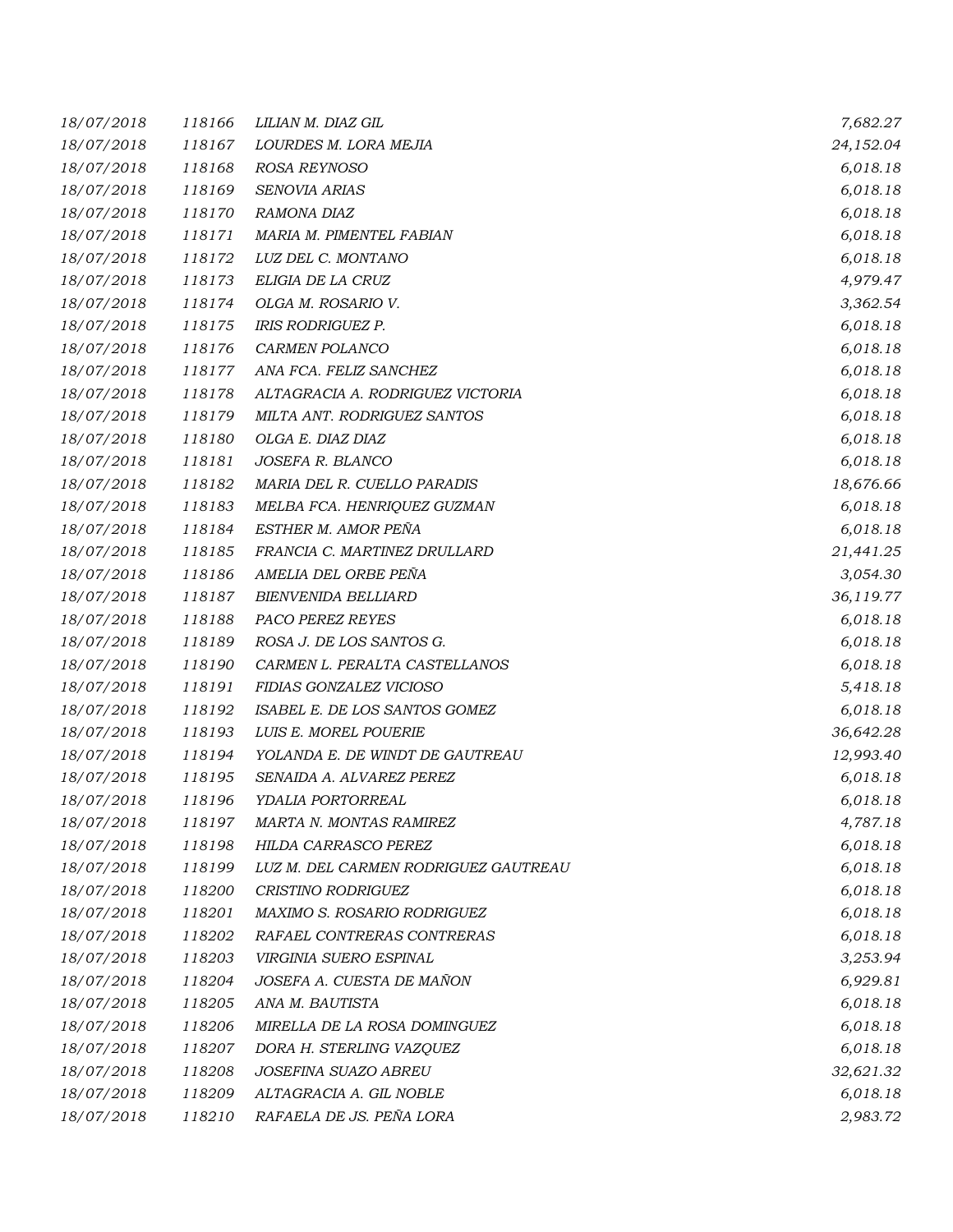| 18/07/2018 | 118211 | <b>LEON FLORES</b>                   | 32,440.83 |
|------------|--------|--------------------------------------|-----------|
| 18/07/2018 | 118212 | MARIA A. PAULINO MARTE               | 6,018.18  |
| 18/07/2018 | 118213 | CESAR A. VALLEJO NICOLAS             | 3,967.57  |
| 18/07/2018 | 118214 | LUCIA M. REYES PEREZ                 | 17,301.77 |
| 18/07/2018 | 118215 | <b>MERCEDES HIRALDO</b>              | 6,018.18  |
| 18/07/2018 | 118216 | RAMONA FLORES DE MATOS               | 4,968.18  |
| 18/07/2018 | 118217 | ELOISA NUÑEZ DE GONZALEZ             | 11,519.20 |
| 18/07/2018 | 118218 | MIREYA CAPELLAN A.                   | 6,018.18  |
| 18/07/2018 | 118219 | LUZ DEL C. SANCHEZ CALDERON          | 6,018.18  |
| 18/07/2018 | 118220 | <b>INES MDES. REYES CABRERA</b>      | 6,018.18  |
| 18/07/2018 | 118221 | SILVESTRE COCO                       | 4,688.81  |
| 18/07/2018 | 118222 | ELISA VIVIECA                        | 6,018.18  |
| 18/07/2018 | 118223 | TERESA MORA DE LA ROSA               | 6,018.18  |
| 18/07/2018 | 118224 | PEDRO A. FERNANDEZ SALCEDO           | 37,938.19 |
| 18/07/2018 | 118225 | RAFAEL A. RODRIGUEZ GONZALEZ         | 29,053.05 |
| 18/07/2018 | 118226 | AFRICA E. SANTOS GUZMAN              | 6,018.18  |
| 18/07/2018 | 118227 | MILEDYS S. SOSA R.                   | 27,533.27 |
| 18/07/2018 | 118228 | MARCIANA ALT. RAMIREZ CORONA         | 16,723.58 |
| 18/07/2018 | 118229 | DAYSI R. VASQUEZ CRUZ                | 6,018.18  |
| 18/07/2018 | 118230 | CARMEN DE LOS A. LUCIANO GARCIA      | 4,278.10  |
| 18/07/2018 | 118231 | NEREYDA E. JAQUEZ LOZANO             | 6,018.18  |
| 18/07/2018 | 118232 | CARMEN L. SANTOS PIMENTEL            | 6,018.18  |
| 18/07/2018 | 118233 | AMERICA G. ESPINAL HUED              | 6,018.18  |
| 18/07/2018 | 118234 | RAMON ANT. CARABALLO ABREU           | 6,018.18  |
| 18/07/2018 | 118235 | CARLOS D. GARCIA GARCIA              | 6,018.18  |
| 18/07/2018 | 118236 | DULCE M. ESTEVEZ                     | 6,018.18  |
| 18/07/2018 | 118237 | MARIA DE LA C. CANELA CANELA         | 4,033.83  |
| 18/07/2018 | 118238 | MARIA G. DALMASI LORA                | 6,018.18  |
| 18/07/2018 | 118239 | CARMEN L. EDUARDO ICIANO             | 6,018.18  |
| 18/07/2018 | 118240 | CARMEN Y. COSME GUTIERREZ            | 3,498.67  |
| 18/07/2018 | 118241 | FRANCISCA R. PEREZ PEÑA              | 6,018.18  |
| 18/07/2018 | 118242 | ADRIANO GONZALEZ PANTALEON           | 4,587.57  |
| 18/07/2018 | 118243 | ANA J. LOPEZ GERMOSEN                | 6,018.18  |
| 18/07/2018 | 118244 | ROSAURA JULIA JIMENEZ DAJER DE LOPEZ | 26,372.75 |
| 18/07/2018 | 118245 | RAMONA DE JESUS ROSARIO              | 6,018.18  |
| 18/07/2018 | 118246 | MARIA A. CASTRO AGRAMONTE            | 6,018.18  |
| 18/07/2018 | 118247 | <b>AGUSTINA MARTE</b>                | 5,734.18  |
| 18/07/2018 | 118248 | EURIPIDES A. GARCIA GARCIA           | 36,436.81 |
| 18/07/2018 | 118249 | GENOVEVA I. ROSARIO                  | 6,018.18  |
| 18/07/2018 | 118250 | MARIA A. HONRADO BADIA               | 6,018.18  |
| 18/07/2018 | 118251 | MARIA ALT. RAMOS GARCIA              | 6,018.18  |
| 18/07/2018 | 118252 | JUAN ANT. SANCHEZ VILLA              | 3,763.09  |
| 18/07/2018 | 118253 | RAMONA JIMENEZ LIZARDO               | 6,018.18  |
| 18/07/2018 | 118254 | JOSEFA ALT. MEJIA MIESES             | 6,018.18  |
| 18/07/2018 | 118255 | ROSA PAREDES GARCIA                  | 6,018.18  |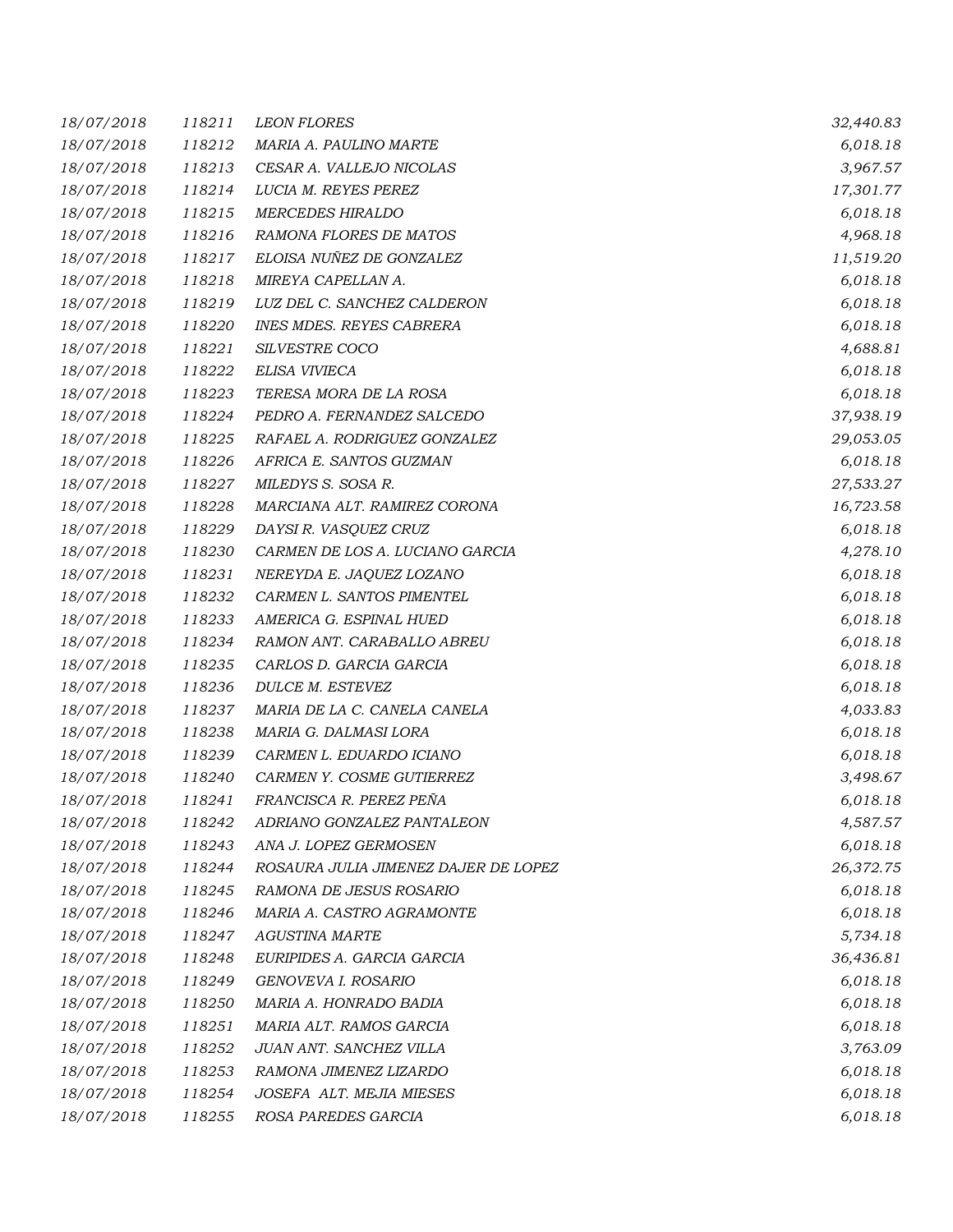| 18/07/2018 | 118256 | <b>GUARIONEX BRITO TAVERAS</b> | 6,018.18  |
|------------|--------|--------------------------------|-----------|
| 18/07/2018 | 118257 | PEDRO HERNANDEZ CRUCEY         | 6,018.18  |
| 18/07/2018 | 118258 | JUANA TRAVIESO VASQUEZ         | 6,018.18  |
| 18/07/2018 | 118259 | JUAN SEBASTIAN RODRIGUEZ       | 6,018.18  |
| 18/07/2018 | 118260 | AMELIA VALDEZ M.               | 6,018.18  |
| 18/07/2018 | 118261 | VALENTIN SUAREZ G.             | 6,018.18  |
| 18/07/2018 | 118262 | CAROLINA A. VICTORIA           | 6,018.18  |
| 18/07/2018 | 118263 | FRANCISCA A. TEJADA            | 6,018.18  |
| 18/07/2018 | 118264 | LOURDES M. NUÑEZ ROSARIO       | 6,018.18  |
| 18/07/2018 | 118265 | JOSE P. FLORES M.              | 9,998.46  |
| 18/07/2018 | 118266 | GREGORIO ARIAS CARRASCO        | 21,709.26 |
| 18/07/2018 | 118267 | DAVID A. FELIZ FELIZ           | 6,018.18  |
| 18/07/2018 | 118268 | MERCEDES SEGURA CUEVAS         | 3,225.82  |
| 18/07/2018 | 118269 | NERY MEDINA DIAZ               | 3,618.18  |
| 18/07/2018 | 118270 | MIGUELINA PEÑA MENDEZ          | 4,653.20  |
| 18/07/2018 | 118271 | DOMINGO GUZMAN MORETA FELIZ    | 3,009.09  |
| 18/07/2018 | 118272 | RICHARDIN DE J. DOTEL          | 7,490.44  |
| 18/07/2018 | 118273 | EUDES M. ENCARNACION FELIZ     | 6,018.18  |
| 18/07/2018 | 118274 | NEREIDA FLORIAN SANTANA        | 6,018.18  |
| 18/07/2018 | 118275 | ROSAURA FERRERAS FERRERAS      | 6,018.18  |
| 18/07/2018 | 118276 | <b>NURIS M. NOVAS MATOS</b>    | 3,356.15  |
| 18/07/2018 | 118277 | <b>MIGUEL MEDINA PEREZ</b>     | 12,252.15 |
| 18/07/2018 | 118278 | LIVIO G. RIVAS                 | 6,018.18  |
| 18/07/2018 | 118279 | <b>BIENVENIDA VELOZ</b>        | 6,018.18  |
| 18/07/2018 | 118280 | EUGENIA PEREZ SANTANA          | 5,592.46  |
| 18/07/2018 | 118281 | PEDRO REYES MEDINA             | 5,718.18  |
| 18/07/2018 | 118282 | FELICIA CUEVAS CARVAJAL        | 3,696.13  |
| 18/07/2018 | 118283 | VICTOR R. CONCEPCION ROMERO    | 6,018.18  |
| 18/07/2018 | 118284 | ADELFA A. HERRERA TERRERO      | 6,018.18  |
| 18/07/2018 | 118285 | SENEO MONTERO MONTAS           | 2,949.48  |
| 18/07/2018 | 118286 | XIOMARA A. MONTERO JIMENEZ     | 5,534.11  |
| 18/07/2018 | 118287 | RAMON A. MORETA                | 5,618.18  |
| 18/07/2018 | 118288 | SIMONA FAMILIA ZABALA          | 3,520.17  |
| 18/07/2018 | 118289 | VENECIA RUIZ MATEO             | 5,518.18  |
| 18/07/2018 | 118290 | AUGUSTO E. OVIEDO PEÑA         | 7,123.54  |
| 18/07/2018 | 118291 | ANERTA ALT. RODRIGUEZ          | 32,683.32 |
| 18/07/2018 | 118292 | RAMON A. GUTIERREZ GARCIA      | 6,018.18  |
| 18/07/2018 | 118293 | JUAN DE LA C. TEJEDA ACOSTA    | 10,020.54 |
| 18/07/2018 | 118294 | JUANA LUCIA A. SANCHEZ G.      | 6,018.18  |
| 18/07/2018 | 118295 | ANTHIA M. REYES JIMENEZ        | 5,618.18  |
| 18/07/2018 | 118296 | MANUEL E. SOSA CRUZ            | 5,518.18  |
| 18/07/2018 | 118297 | DANIEL MEDINA BELLIARD         | 6,018.18  |
| 18/07/2018 | 118298 | LUCILA NUÑEZ CASTRO            | 6,018.18  |
| 18/07/2018 | 118299 | ANA M. BAEZ ROSARIO            | 6,018.18  |
| 18/07/2018 | 118300 | RAMONA REYES CARRASCO          | 6,018.18  |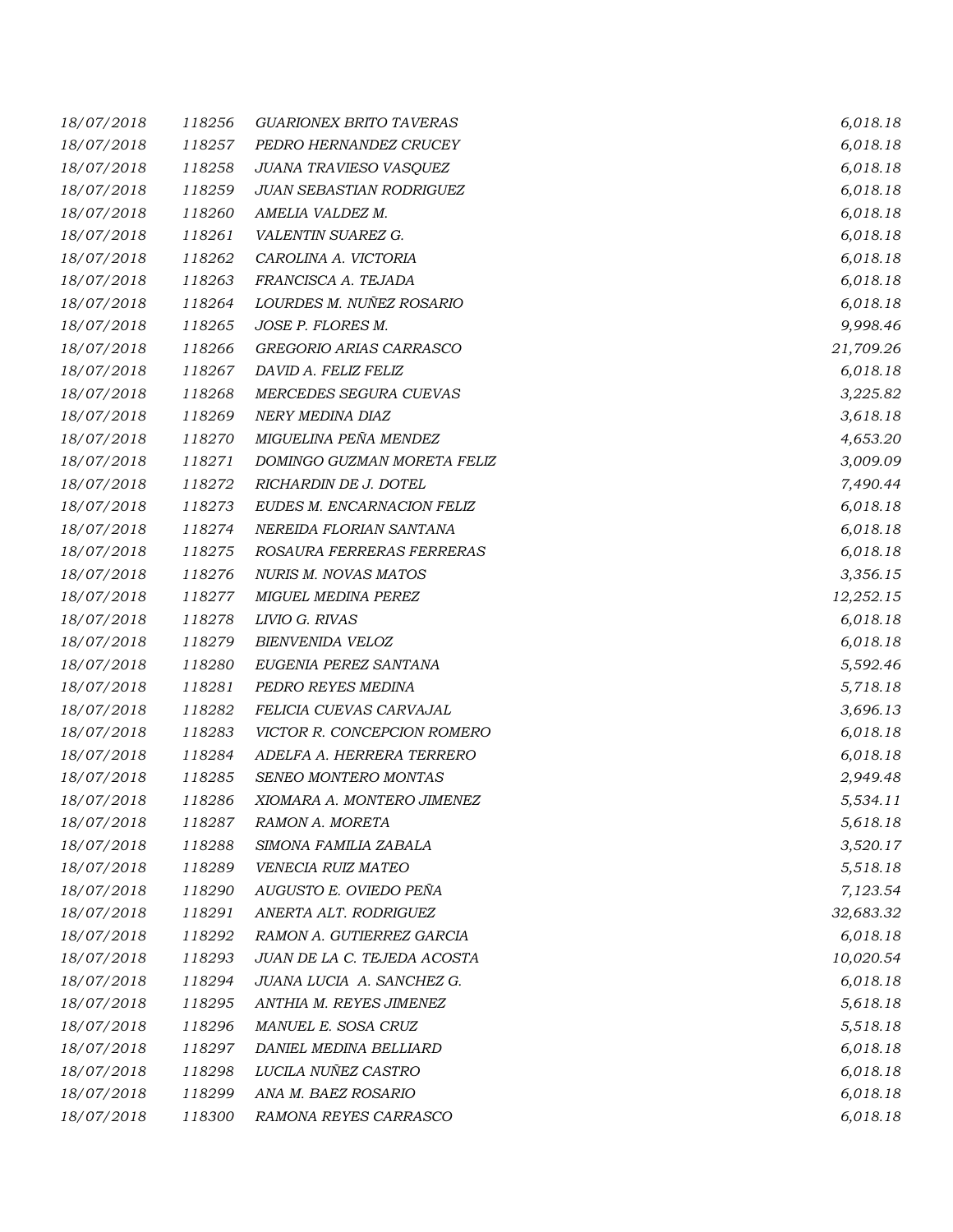| 18/07/2018 | 118301 | ELBA H. VARGAS FRIAS                     | 6,018.18   |
|------------|--------|------------------------------------------|------------|
| 18/07/2018 | 118302 | EVARISTO JIMENEZ FIGUEREO                | 10,720.63  |
| 18/07/2018 | 118303 | GUARINA E. MERCEDES HERNANDEZ FERDINARD  | 6,018.18   |
| 18/07/2018 | 118304 | ENEIDA DOMINGUEZ                         | 6,018.18   |
| 18/07/2018 | 118305 | JOSEFINA GURIDIS POZO                    | 6,018.18   |
| 18/07/2018 | 118306 | LUIS J. BOURGET FROMETA                  | 38,387.50  |
| 18/07/2018 | 118307 | RUTH MONTALVO FRANCISCO                  | 29,497.03  |
| 18/07/2018 | 118308 | ROSARIO N. ARIAS GERMAN                  | 6,018.18   |
| 18/07/2018 | 118309 | ELIDA E. SANCHEZ NINA                    | 16,855.44  |
| 18/07/2018 | 118310 | ALTAGRACIA M. PLACENCIO FORTUNA          | 6,018.18   |
| 18/07/2018 | 118311 | ARGENTINA ORTIZ PERDOMO                  | 1,976.96   |
| 18/07/2018 | 118312 | CARMELA MATOS TEJEDA                     | 6,018.18   |
| 18/07/2018 | 118313 | MARIA SEVERINO DE LEON                   | 6,018.18   |
| 18/07/2018 | 118314 | <b>JULIANA PINEDA</b>                    | 6,018.18   |
| 18/07/2018 | 118315 | MARITZA MEJIA DUVERGE                    | 5,418.18   |
| 18/07/2018 | 118316 | <b>JOSEFA REYES APONTE</b>               | 6,018.18   |
| 18/07/2018 | 118317 | CARMEN MA. MORALES MORALES               | 5,518.18   |
| 18/07/2018 | 118318 | <b>JULIA ARRIAGA PONTIER</b>             | 5,718.18   |
| 18/07/2018 | 118319 | HILDA L. LAMARCHE UBIERA                 | 3,159.48   |
| 18/07/2018 | 118320 | EDELMIRA RAMIREZ DE ESPINAL              | 6,018.18   |
| 18/07/2018 | 118321 | LUCINDA ESPINAL                          | 5,834.18   |
| 18/07/2018 | 118322 | CARMEN A. CASADO MARTINEZ                | 6,018.18   |
| 18/07/2018 | 118323 | JUANA JIMENEZ E.                         | 6,018.18   |
| 18/07/2018 | 118324 | FELIX R. CUEVAS RUFINO                   | 1,003.03   |
| 18/07/2018 | 118325 | <b>JULIO H. HERRERA MATOS</b>            | 1,103.33   |
| 18/07/2018 | 118326 | MANUEL A. LEMONIER JIMENEZ               | 495.88     |
| 18/07/2018 | 118327 | INES JOSE G.                             | 922.18     |
| 20/07/2018 | 118328 | COLECTOR DE IMPUESTOS INTERNOS           | 23,082.86  |
| 20/07/2018 | 118329 | MIGUEL ANGEL JIMENEZ VENTURA             | 173,108.25 |
| 20/07/2018 | 118330 | CONSEJO DEL PODER JUDICIAL               | 11,994.00  |
| 20/07/2018 | 118331 | CONSEJO DEL PODER JUDICIAL               | 3,675.60   |
| 20/07/2018 | 118332 | INSTITUTO DE AUXILIOS Y VIVIENDAS        | 175.00     |
| 20/07/2018 | 118333 | <b>FONDO DE PENSIONES Y JUBILACIONES</b> | 95,868.49  |
| 20/07/2018 | 118334 | COOPNASEJU                               | 145,825.14 |
| 20/07/2018 | 118335 | CONSEJO DEL PODER JUDICIAL               | 1,050.00   |
| 20/07/2018 | 118336 | COOPNASEJU                               | 61,284.00  |
| 20/07/2018 | 118337 | CONSEJO DEL PODER JUDICIAL               | 76,412.39  |
| 20/07/2018 | 118338 | ALTAGRACIA A. MATOS BELTRE               | 9,598.67   |
| 20/07/2018 | 118339 | JOSE C. SANTOS DIAZ                      | 8,128.67   |
| 20/07/2018 | 118340 | DANIEL A. HIERRO PICHARDO                | 8,090.02   |
| 20/07/2018 | 118341 | MIGUEL ANT. HURTADO GOMEZ                | 10,145.20  |
| 20/07/2018 | 118342 | FRANCISCO R. CRUZ SANTIAGO               | 14,672.00  |
| 20/07/2018 | 118343 | ALEXANDER T. CRESPO VARGAS               | 23,733.29  |
| 20/07/2018 | 118344 | YOLEINI M. SANCHEZ                       | 7,535.54   |
| 20/07/2018 | 118345 | DOMINGO J. PENA MONTERO                  | 7,317.33   |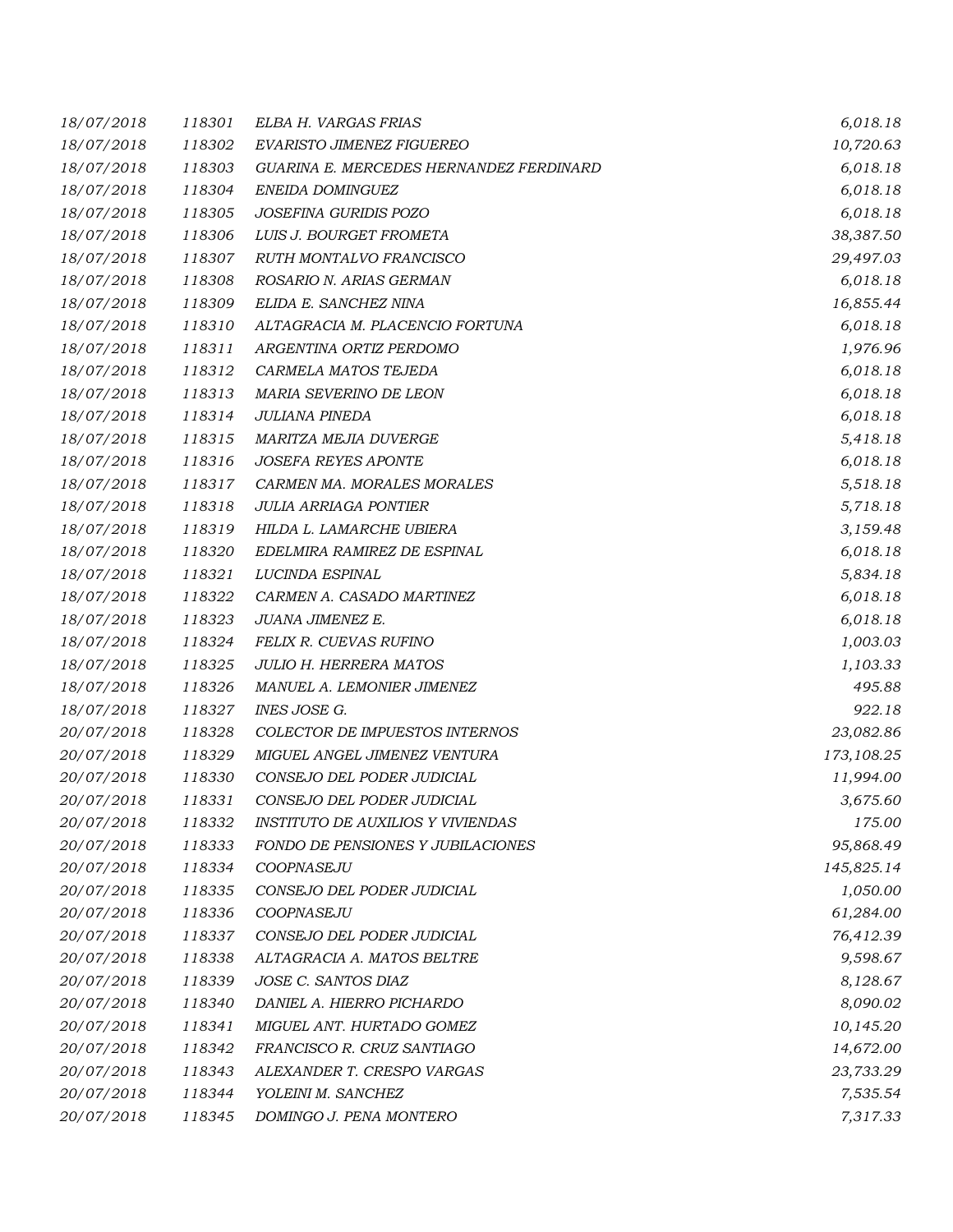| 20/07/2018 | 118346 | COOPNASEJU                               | 53,462.84  |
|------------|--------|------------------------------------------|------------|
| 20/07/2018 | 118347 | CONSEJO DEL PODER JUDICIAL               | 8,750.00   |
| 20/07/2018 | 118348 | CONSEJO DEL PODER JUDICIAL               | 9,583.06   |
| 23/07/2018 | 118349 | JOSE N. ESTEVEZ RODRIGUEZ                | 36,710.03  |
| 24/07/2018 | 118350 | COLECTOR DE IMPUESTOS INTERNOS           | 0.00       |
| 24/07/2018 | 118351 | CONSEJO DEL PODER JUDICIAL               | 6,135.07   |
| 27/07/2018 | 118352 | TOMAS E. MERCEDES HURTADO                | 48,480.00  |
| 27/07/2018 | 118353 | LUIS A. BRITO POLANCO                    | 210,079.06 |
| 27/07/2018 | 118354 | RAFAEL L. PUJOLS PEREZ                   | 26,821.40  |
| 27/07/2018 | 118355 | LEDY M. DE LEON PEREZ                    | 26,821.40  |
| 27/07/2018 | 118356 | ALEXANDRA BERROA MARCIAG                 | 27,620.40  |
| 27/07/2018 | 118357 | JUAN L. CRUZ DAVIS                       | 14,903.51  |
| 27/07/2018 | 118358 | ANA J. SALAS JIMENEZ                     | 57,436.00  |
| 27/07/2018 | 118359 | FREDDY R. MATEO BELTRAN                  | 51,498.96  |
| 27/07/2018 | 118360 | <b>OSCAR LEON REYES</b>                  | 20,554.05  |
| 27/07/2018 | 118361 | KEILA C. JORGE MOLINA                    | 23,564.00  |
| 27/07/2018 | 118362 | YATNA M. PEREZ REYES                     | 27,400.00  |
| 27/07/2018 | 118363 | CARMEN M. DE LA CRUZ TOLEDO              | 21,092.54  |
| 27/07/2018 | 118364 | JOHNNY I. DEL ROSARIO PANIAGUA           | 16,177.20  |
| 27/07/2018 | 118365 | JOSE A. LUNA MINAYA                      | 20,854.79  |
| 27/07/2018 | 118366 | VICTOR R. PEREZ MARTE                    | 23,420.88  |
| 27/07/2018 | 118367 | LUIS A. TORIBIO AMARANTE                 | 31,964.00  |
| 27/07/2018 | 118368 | ELOISA CAPUTO RODRIGUEZ                  | 31,964.00  |
| 27/07/2018 | 118369 | CLINTON DE JS. MENDOZA VASQUEZ           | 8,923.48   |
| 27/07/2018 | 118370 | BIERCA M. GUZMAN SALCEDO                 | 10,633.66  |
| 27/07/2018 | 118371 | YOSEURY PEREZ FIGUEREO                   | 11,528.00  |
| 27/07/2018 | 118372 | ERIKA C. DE LA ROSA RAMIREZ              | 22,532.00  |
| 27/07/2018 | 118373 | PAMELA BOCIO JIMENEZ                     | 22,532.00  |
| 27/07/2018 | 118374 | LIDIA M. MARMOLEJOS DE LA CRUZ           | 31,440.00  |
| 27/07/2018 | 118375 | NICAURYS M. MIESES                       | 67,872.00  |
| 27/07/2018 | 118376 | JOMIER D. CONTRERA RAMIREZ               | 50,904.00  |
| 27/07/2018 | 118377 | BELKIS M. NUÑEZ FLORES                   | 49,288.00  |
| 27/07/2018 | 118378 | MARIA Y. BATISTA RUIZ                    | 50,096.00  |
| 27/07/2018 | 118379 | DERNIS ELIZABETH MEJIA DIAZ              | 67,872.00  |
| 27/07/2018 | 118380 | JHON E. LIRIANO REYES                    | 62,216.00  |
| 27/07/2018 | 118381 | YEIMY S. ABREU CONSUEGRA                 | 50,904.00  |
| 27/07/2018 | 118382 | YORKE A. VILLALONA POLANCO               | 67,872.00  |
| 27/07/2018 | 118383 | <b>INSTITUTO DE AUXILIOS Y VIVIENDAS</b> | 275.00     |
| 27/07/2018 | 118384 | FONDO DE PENSIONES Y JUBILACIONES        | 11,762.05  |
| 27/07/2018 | 118385 | CONSEJO DEL PODER JUDICIAL               | 5,881.02   |
| 27/07/2018 | 118386 | CONSEJO DEL PODER JUDICIAL               | 19,862.70  |
| 27/07/2018 | 118387 | SGTO. OSIRIS ANT. PEÑA CABRERA           | 3,333.33   |
| 27/07/2018 | 118388 | RASO GANDY Y. RAMOS                      | 3,466.67   |
| 27/07/2018 | 118389 | SGTO. FLORINDA ROSA HUMER                | 6,000.00   |
| 27/07/2018 | 118390 | RAFAEL L. PUJOLS PEREZ                   | 26,821.40  |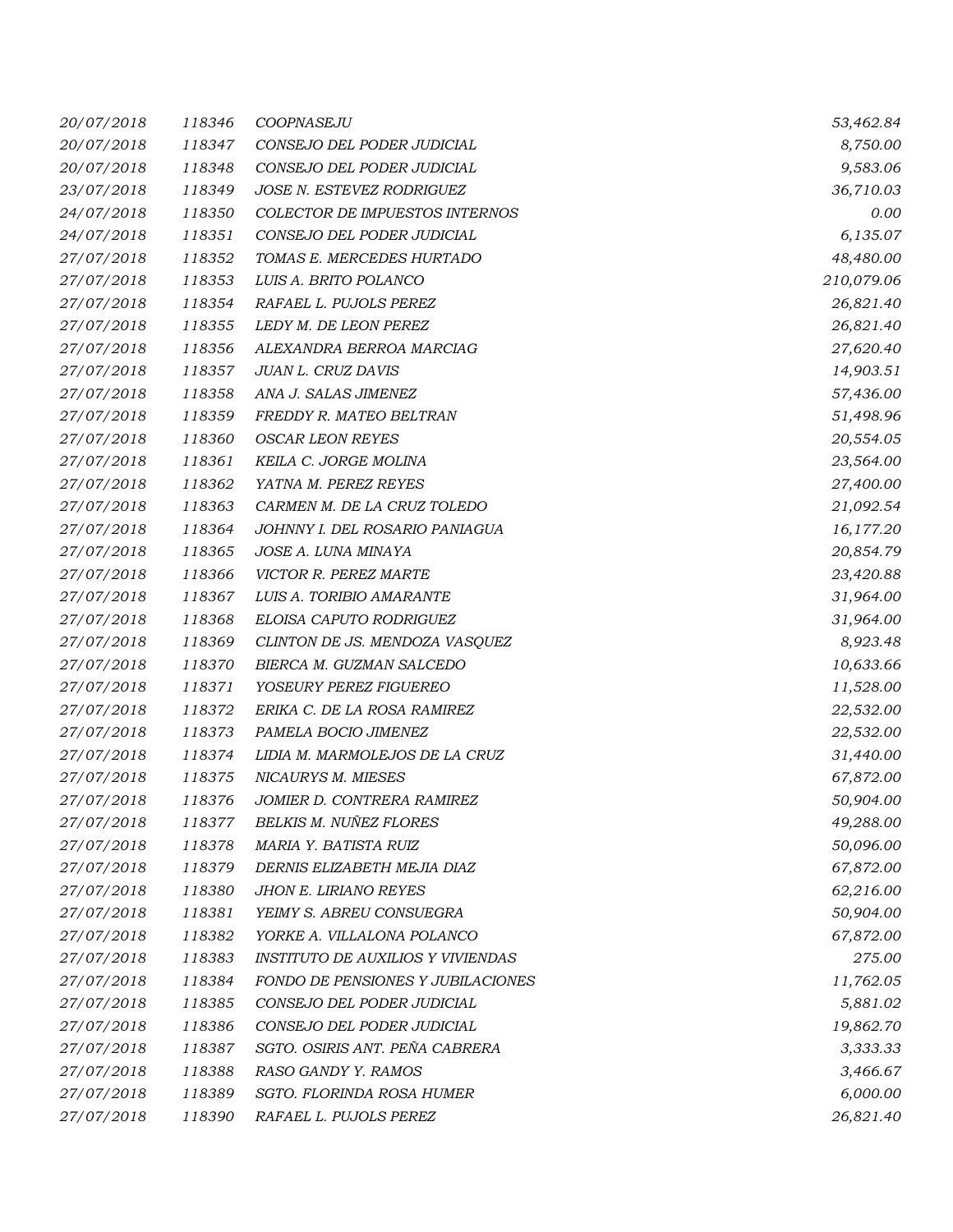| 27/07/2018 | 118391 | <b>FONDO DE PENSIONES Y JUBILACIONES</b> | 12,091,780.52 |
|------------|--------|------------------------------------------|---------------|
| 27/07/2018 | 118392 | INSTITUTO NACIONAL DE LA VIVIENDA        | 366.95        |
| 27/07/2018 | 118393 | DOMINGA REYNOSO MOLINA                   | 2,000.00      |
| 27/07/2018 | 118394 | EMMACULADA N. DEL ORBE PEREZ             | 4,000.00      |
| 27/07/2018 | 118395 | YAHAIRA ALT. RAMOS QUEZADA               | 3,000.00      |
| 27/07/2018 | 118396 | YANIA MARMOL PUELLO                      | 2,000.00      |
| 27/07/2018 | 118397 | JOHANNA MARTINEZ BATISTA                 | 2,000.00      |
| 27/07/2018 | 118398 | JOSEFINA MERCEDES REYES ESPINAL          | 3,000.00      |
| 27/07/2018 | 118399 | INSTITUTO DE AUXILIOS Y VIVIENDA         | 1,873.69      |
| 27/07/2018 | 118400 | FUNDACION DE CREDITO EDUCATIVO           | 471,543.00    |
| 27/07/2018 | 118401 | CONSEJO DEL PODER JUDICIAL               | 22,842.71     |
| 27/07/2018 | 118402 | CONSEJO DEL PODER JUDICIAL               | 180,875.38    |
| 27/07/2018 | 118403 | CONSEJO DEL PODER JUDICIAL               | 26,304.13     |
| 27/07/2018 | 118404 | CONSEJO DEL PODER JUDICIAL               | 5,000.00      |
| 27/07/2018 | 118405 | CONSEJO DEL PODER JUDICIAL               | 10,443.98     |
| 27/07/2018 | 118406 | CARLOS ML. MENDEZ L.                     | 10,100.00     |
| 27/07/2018 | 118407 | AURA MARIA YBELICE MERCEDES              | 2,000.00      |
| 27/07/2018 | 118408 | LISSET MARIBEL HERNANDEZ PENA            | 6,000.00      |
| 27/07/2018 | 118409 | NURYS LANDA VALDEZ SANCHEZ               | 2,500.00      |
| 27/07/2018 | 118410 | CONSEJO DEL PODER JUDICIAL               | 5,074.56      |
| 27/07/2018 | 118411 | DULCE MARIA AQUINO GONZALEZ              | 3,600.00      |
| 27/07/2018 | 118412 | NAZARET ALMONTE SUAREZ                   | 7,500.00      |
| 27/07/2018 | 118413 | <b>INSTITUTO DE AUXILIOS Y VIVIENDAS</b> | 166,175.00    |
| 27/07/2018 | 118414 | CONSEJO DEL PODER JUDICIAL               | 3,860.62      |
| 27/07/2018 | 118415 | FAVIANA L. MATOS MATOS                   | 2,000.00      |
| 27/07/2018 | 118416 | <b>WENDY VALERIO DE PARKER</b>           | 1,800.00      |
| 27/07/2018 | 118417 | LAURIDISY SANCHEZ ORTIZ                  | 10,000.00     |
| 27/07/2018 | 118418 | CONSEJO DEL PODER JUDICIAL               | 134,863.02    |
| 27/07/2018 | 118419 | NOHEMI E. FELIZ URBAEZ                   | 6,500.00      |
| 27/07/2018 | 118420 | ANGELITA ROSARIO MONTES DE OCA           | 4,000.00      |
| 27/07/2018 | 118421 | CONSEJO DEL PODER JUDICIAL               | 4,340.00      |
| 27/07/2018 | 118422 | JULIA N. PIANTINI                        | 5,000.00      |
| 27/07/2018 | 118423 | CONSEJO DEL PODER JUDICIAL               | 4,000.00      |
| 27/07/2018 | 118424 | CONSEJO DEL PODER JUDICIAL               | 3,162.20      |
| 27/07/2018 | 118425 | ESCUELA NACIONAL DE LA JUDICATURA        | 6,083.34      |
| 30/07/2018 | 118426 | ROSMERY A. ROMERO FAMILIA                | 21,259.60     |
| 30/07/2018 | 118427 | ALFREDO DE LOS SANTOS DE LA CRUZ         | 5,953.07      |
| 30/07/2018 | 118428 | MERY C. MATTA HILARIO                    | 53,025.61     |
| 30/07/2018 | 118429 | NELSON B. DE LA ROSA PAULINO             | 73,420.06     |
| 30/07/2018 | 118430 | BADIA A. WEHBE GUZMAN                    | 53,025.60     |
| 30/07/2018 | 118431 | FRANCIA Y. CLASE CLASE                   | 48,946.71     |
| 30/07/2018 | 118432 | SENIA MONTERO ALVAREZ                    | 4,078.89      |
| 30/07/2018 | 118433 | MAIRENY VEGA CRUZ                        | 6,104.23      |
| 30/07/2018 | 118434 | BERTA G. DE LOS M. GOMEZ GIL             | 29,998.89     |
| 30/07/2018 | 118435 | SCARLET C. BAUTISTA ALMONTE              | 17,547.30     |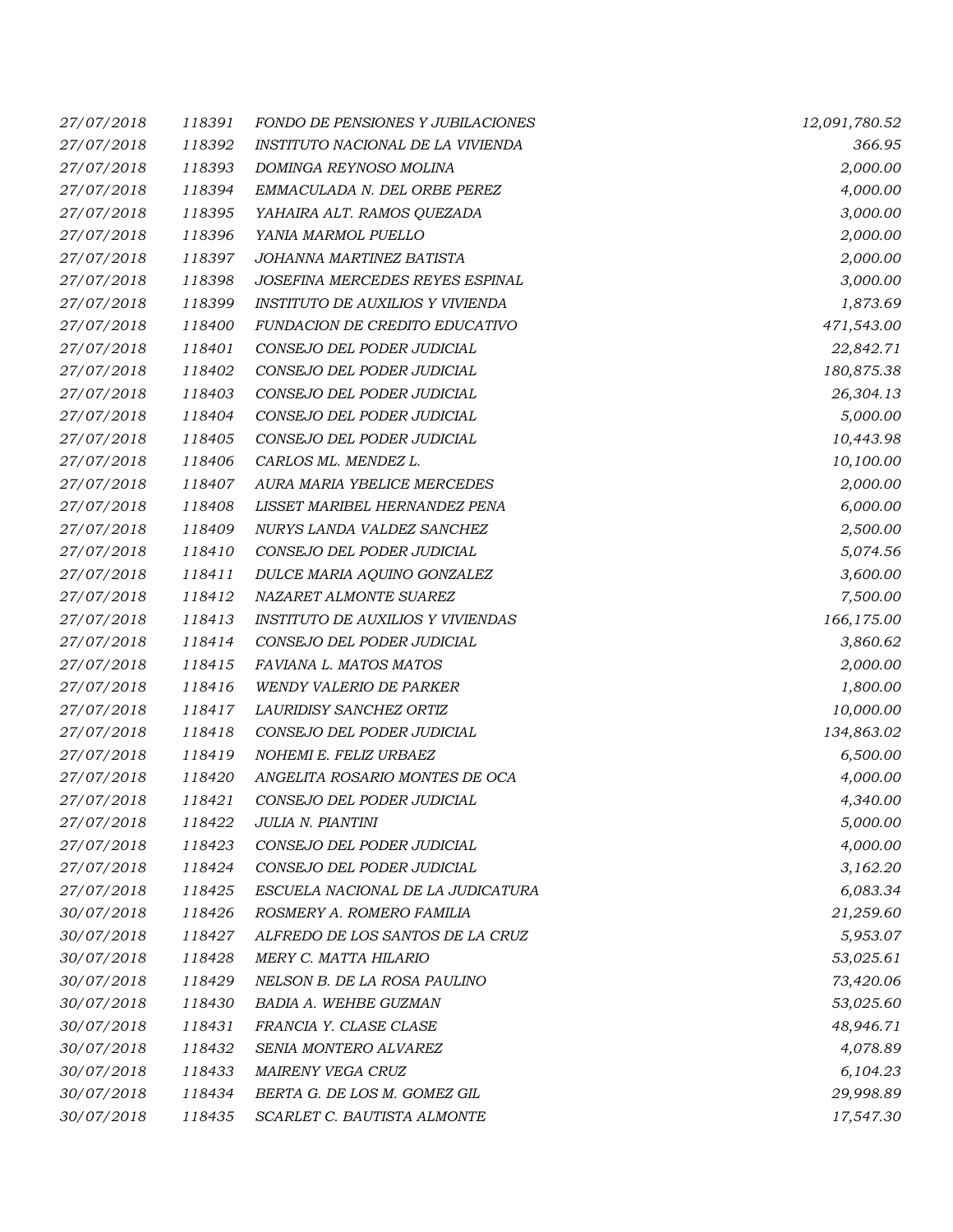| 30/07/2018 | 118436 | JUAN ANT. REYES UREÑA             | 48,946.71  |
|------------|--------|-----------------------------------|------------|
| 30/07/2018 | 118437 | LUIS N. GOMEZ GIL                 | 48,946.70  |
| 30/07/2018 | 118438 | PURA M. LOPEZ CRUZ                | 16,200.00  |
| 30/07/2018 | 118439 | ELIZABETH MARTE LIRIO             | 51,840.00  |
| 30/07/2018 | 118440 | LIDIA A. PUIG FRANCISCO           | 65,262.24  |
| 30/07/2018 | 118441 | PEDRO ANT. ORTEGA GRULLON         | 16,200.00  |
| 30/07/2018 | 118442 | THELMA V. REYES GARCIA            | 32,631.12  |
| 30/07/2018 | 118443 | FABIOLA FLORENTINO ROJAS          | 30,621.66  |
| 30/07/2018 | 118444 | FRANCHESKA ABREU TRINIDAD         | 9,931.35   |
| 30/07/2018 | 118445 | MILTON C. MONTES POLANCO          | 16,315.56  |
| 30/07/2018 | 118446 | GRISELDA R. SALAZAR TAVERAS       | 33,354.45  |
| 30/07/2018 | 118447 | ALBANIA ALT. CONTRERAS SANCHEZ    | 51,840.00  |
| 30/07/2018 | 118448 | CAROLYN D. BONILLA ESPINO         | 4,922.61   |
| 30/07/2018 | 118449 | OSCAR E. GENAO GONZALEZ           | 6,659.17   |
| 30/07/2018 | 118450 | JULIO C. FERNANDEZ RODRIGUEZ      | 6,659.17   |
| 30/07/2018 | 118451 | ADALGISA M. TEJADA DE AZA         | 51,840.00  |
| 30/07/2018 | 118452 | JOSE F. THEN REINOSO              | 4,078.89   |
| 30/07/2018 | 118453 | ROSMERY MATA DUARTE               | 44,867.81  |
| 30/07/2018 | 118454 | YIRALDY ALT. HERNANDEZ GONZALEZ   | 4,078.89   |
| 30/07/2018 | 118455 | AMILDY S. LIRIANO DE LA CRUZ      | 16,315.56  |
| 30/07/2018 | 118456 | CARMEN M. ALONZO MARTE            | 158,760.00 |
| 30/07/2018 | 118457 | YESENIA MA. GARCIA DE LEON        | 8,157.78   |
| 30/07/2018 | 118458 | RAMONA ALT. MEJIA DE AZA          | 25,890.39  |
| 30/07/2018 | 118459 | FRANCISCO TORRES DE LA CRUZ       | 51,840.00  |
| 30/07/2018 | 118460 | MAYRA J. DE LA CRUZ LORA          | 48,946.71  |
| 30/07/2018 | 118461 | FRANCISCO ALB. ANTIGUA PORTUHONDO | 51,840.00  |
| 30/07/2018 | 118462 | ALBANIA ANT. CORNIEL GARCIA       | 4,078.89   |
| 30/07/2018 | 118463 | LIBIS M. MEREJO PEREZ             | 61,183.39  |
| 30/07/2018 | 118464 | DANIELA DEL P. GUERRERO LAGARES   | 20,394.45  |
| 30/07/2018 | 118465 | RUTH M. GONZALEZ DE LOS SANTOS    | 167,234.49 |
| 30/07/2018 | 118466 | EDIS Y. RODRIGUEZ MUÑOZ           | 4,078.89   |
| 30/07/2018 | 118467 | ALFREDO GONZALEZ SANCHEZ          | 8,157.78   |
| 30/07/2018 | 118468 | WILSON J. SIERRA FERRERAS         | 142,761.23 |
| 30/07/2018 | 118469 | MANUEL GUEVARA FERRERAS           | 12,236.67  |
| 30/07/2018 | 118470 | CLARO TRINIDAD SANTANA            | 20,394.45  |
| 30/07/2018 | 118471 | YULEIVIS ESPINAL ESPINAL          | 6,266.89   |
| 30/07/2018 | 118472 | ROSARIO DEL C. CRUZ LANTIGUA      | 28,552.25  |
| 30/07/2018 | 118473 | EDGAR E. PIÑA MATEO               | 9,720.00   |
| 30/07/2018 | 118474 | DIOGENES OGANDO OGANDO            | 12,236.67  |
| 30/07/2018 | 118475 | DENISSE E. DE LOS SANTOS FIGUEREO | 26,478.81  |
| 30/07/2018 | 118476 | MICHAEL A. SANTANA MORETA         | 6,659.17   |
| 30/07/2018 | 118477 | ARIEL F. HEREDIA ALCANTARA        | 6,659.17   |
| 30/07/2018 | 118478 | JUANA M. CONCEPCION MORETA        | 48,946.70  |
| 30/07/2018 | 118479 | JOSELYN A. MATEO SALCIE           | 61,183.35  |
| 30/07/2018 | 118480 | DOMINGA T. MORILLO MONTERO        | 12,236.67  |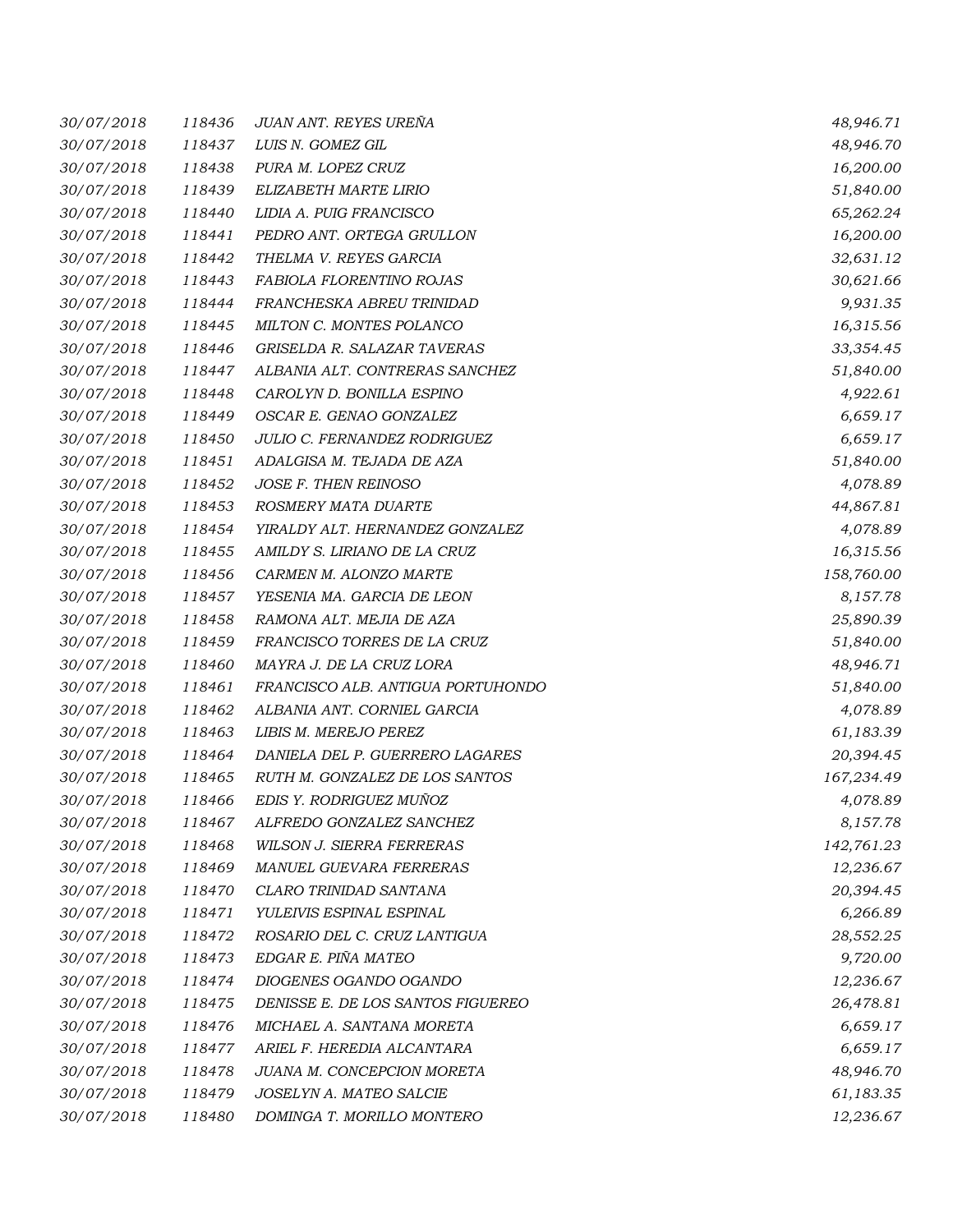| 30/07/2018 | 118481 | SERVIO ANT. MONTILLA MONTILLA           | 20,394.45  |
|------------|--------|-----------------------------------------|------------|
| 30/07/2018 | 118482 | JAVIERCA ANT. GOMEZ                     | 129,600.00 |
| 30/07/2018 | 118483 | ALEYDA FRANCO TEJADA                    | 51,840.00  |
| 30/07/2018 | 118484 | WANDA Y. VARGAS PERALTA                 | 51,840.00  |
| 30/07/2018 | 118485 | CARMEN N. BELTRE DIAZ                   | 16,315.56  |
| 30/07/2018 | 118486 | JOSE BDO. MERCEDES PEÑA                 | 4,078.89   |
| 30/07/2018 | 118487 | RAMIRO MONEGRO MARTINEZ                 | 14,710.45  |
| 30/07/2018 | 118488 | DOMINGO ANT. GUERRERO CALDERON          | 8,157.78   |
| 30/07/2018 | 118489 | ARANIBAL MANZANO ZAPATA                 | 8,157.78   |
| 30/07/2018 | 118490 | CELIANNY R. DIAZ MATOS                  | 55,081.66  |
| 30/07/2018 | 118491 | ASTRID C. CONTRERAS CRUZ                | 11,596.14  |
| 30/07/2018 | 118492 | TIOLA PIMENTEL RAMIREZ                  | 5,953.07   |
| 30/07/2018 | 118493 | DIANA DE JESUS MARTE                    | 6,553.93   |
| 30/07/2018 | 118494 | DILENNI GARCIA DE LOS SANTOS            | 8,520.10   |
| 30/07/2018 | 118495 | KATHERIN SEVERINO DE LA CRUZ            | 20,972.55  |
| 30/07/2018 | 118496 | ROSSEMARY HENRIQUEZ LEYBA               | 9,931.35   |
| 30/07/2018 | 118497 | JOSE B. CAMINERO PEREZ                  | 17,379.86  |
| 30/07/2018 | 118498 | IRISNELDA SANCHEZ SUERO                 | 8,276.12   |
| 30/07/2018 | 118499 | <b>MELANY MONCION PAULINO</b>           | 9,931.35   |
| 30/07/2018 | 118500 | MARIA E. ESTEVEZ MEJIA                  | 12,236.67  |
| 30/07/2018 | 118501 | HAROLIN CASTILLO FRANCISCO              | 8,984.14   |
| 30/07/2018 | 118502 | HECTOR F. MARTINEZ                      | 8,157.78   |
| 30/07/2018 | 118503 | ABRAHAM GARCIA                          | 4,078.89   |
| 30/07/2018 | 118504 | ROSA E. ALMONTE R. DE VENTURA           | 28,552.23  |
| 30/07/2018 | 118505 | EDGARDO HERNANDEZ MEJIA                 | 303,939.07 |
| 30/07/2018 | 118506 | JAZMIN ALVAREZ DE LA ROSA               | 8,820.00   |
| 30/07/2018 | 118507 | COLECTOR DE IMPUESTOS INTERNOS          | 21,846.86  |
| 30/07/2018 | 118508 | COLECTOR DE IMPUESTOS INTERNOS          | 23,082.86  |
| 30/07/2018 | 118509 | CONSEJO DEL PODER JUDICIAL              | 945.60     |
| 30/07/2018 | 118510 | MARIANA GONZALEZ DEL JESUS              | 5,377.20   |
| 30/07/2018 | 118511 | PAMELA C. GIL PERAL                     | 16,368.81  |
| 30/07/2018 | 118512 | SUGEY DIAZ LANTIGUA                     | 19,695.98  |
| 30/07/2018 | 118513 | CARMEN I. OZUNA FRANCO                  | 747.80     |
| 30/07/2018 | 118514 | ESTHEPHANY BELTRAN VALDEZ               | 13,273.60  |
| 30/07/2018 | 118515 | RAFAEL R. FRANCO AQUINO                 | 665.00     |
| 30/07/2018 | 118516 | JONATHAN MOTA MONTERO                   | 74,204.51  |
| 30/07/2018 | 118517 | COOPNASEJU                              | 40,268.48  |
| 30/07/2018 | 118518 | BANCO DE RESERVAS DE LA REP. DOMINICANA | 9,486.79   |
| 30/07/2018 | 118519 | CONSEJO DEL PODER JUDICIAL              | 56,577.95  |
| 30/07/2018 | 118520 | CONSEJO DEL PODER JUDICIAL              | 18,001.57  |
| 31/07/2018 | 118521 | COLECTOR DE IMPUESTOS INTERNOS          | 431,339.20 |
| 31/07/2018 | 118522 | COLECTOR DE IMPUESTOS INTERNOS          | 35,082.86  |
| 31/07/2018 | 118523 | COLECTOR DE IMPUESTOS INTERNOS          | 2,237.25   |
| 31/07/2018 | 118524 | CONSEJO DEL PODER JUDICIAL              | 4,222.58   |
| 31/07/2018 | 118525 | INSTITUTO DE AUXILIOS Y VIVIENDAS       | 25.00      |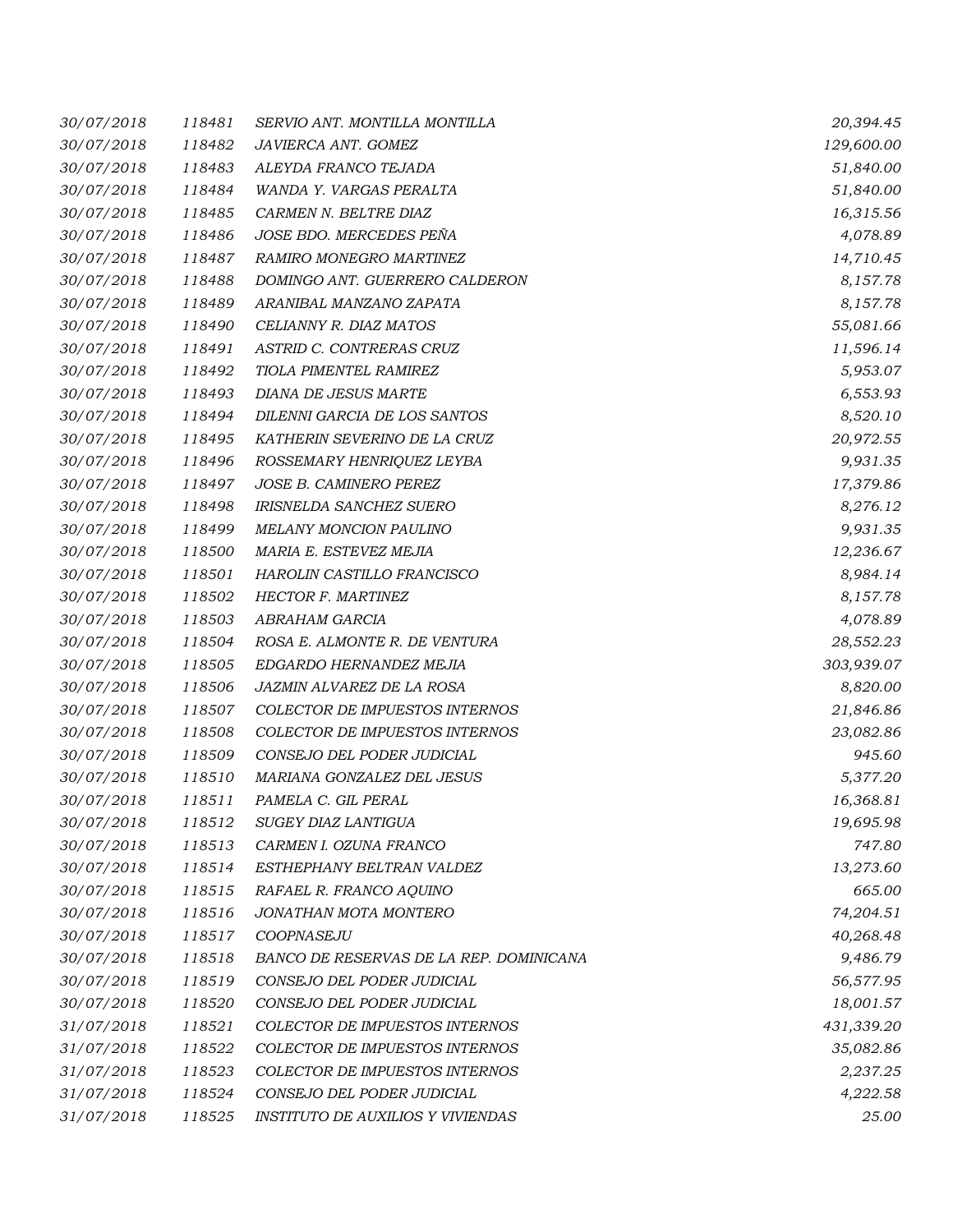| 31/07/2018 | 118526 | <b>COOPNASEJU</b>                        | 2,758.87      |
|------------|--------|------------------------------------------|---------------|
| 31/07/2018 | 118527 | CONSEJO DEL PODER JUDICIAL               | 1,224.00      |
| 31/07/2018 | 118528 | FONDO DE PENSIONES Y JUBILACIONES        | 705.60        |
| 31/07/2018 | 118529 | CONSEJO DEL PODER JUDICIAL               | 352.80        |
| 31/07/2018 | 118530 | <b>COOPNASEJU</b>                        | 1,080.00      |
| 31/07/2018 | 118531 | INSTITUTO DE AUXILIOS Y VIVIENDAS        | 450.00        |
| 31/07/2018 | 118532 | <b>COOPNASEJU</b>                        | 60,594.58     |
| 31/07/2018 | 118533 | CONSEJO DEL PODER JUDICIAL               | 5,280.48      |
| 31/07/2018 | 118534 | <b>FONDO DE PENSIONES Y JUBILACIONES</b> | 21,411.78     |
| 31/07/2018 | 118535 | COOPNASEJU                               | 35,857.54     |
| 31/07/2018 | 118536 | COLECTOR DE IMPUESTOS INTERNOS           | 5,365.88      |
| 31/07/2018 | 118537 | CONSEJO DEL PODER JUDICIAL               | 17,647.20     |
| 31/07/2018 | 118538 | <b>FONDO DE PENSIONES Y JUBILACIONES</b> | 24,365,190.63 |
| 31/07/2018 | 118539 | COLECTOR DE IMPUESTOS INTERNOS           | 1,914,493.55  |
| 31/07/2018 | 118540 | <b>COLECTOR DE IMPUESTOS INTERNOS</b>    | 456,920.11    |
| 31/07/2018 | 118541 | <b>COLECTOR DE IMPUESTOS INTERNOS</b>    | 26,671,669.02 |
| 31/07/2018 | 118542 | COLECTOR DE IMPUESTOS INTERNOS           | 6,135.07      |
|            |        | TOTAL RD\$                               | 78,281,728.05 |

# *ANEXO 05*

## *RELACION DE TRANSFERENCIAS DEBITOS MES DE JULIO 2018*

| <i>FECHA</i>      | NUM. | <b>DESCRIPCION</b>                                    | <b>VALOR RD\$</b> |
|-------------------|------|-------------------------------------------------------|-------------------|
| 06/07/2018        | 956  | TRANSF. DE FONDO PAGO PROP SUELDO, BONO VAC., JUN/18. | 23,250.00         |
| 11/07/2018        | 957  | TRANSF. DE FONDO PAGO BONO POR ANTIGUEDAD JUNIO 2018. | 69,000.00         |
| 11/07/2018        | 958  | TRANSF. DE FONDO PAGO BONO VACACIONAL AÑO 2018.       | 98,377.38         |
| 11/07/2018        | 959  | TRANSF. DE FONDO 'PAGO PROP SUELDO PERS/CIERTO TIEMPO | 19,347.47         |
| 18/07/2018        | 960  | TRANSF. DE FONDO PAGO BONO VACACIONAL AÑO 2018.       | 127,361.14        |
| 20/07/2018        | 961  | TRANSF. DE FONDO PAGO BONO VACACIONAL AÑO 2018.       | 24,240.00         |
| 20/07/2018        | 962  | TRANSF. DE FONDO PAGO BONO VACACIONAL AÑO 2018.       | 63,560.93         |
| 20/07/2018        | 963  | TRANSF. DE FONDO PAGO SUELDOS PERS PROGR PASANTIA     | 543,600.00        |
| 20/07/2018        | 964  | TRANSF. DE FONDO PAGO SUELDOS JULIO 2018.             | 2,866,609.67      |
| 20/07/2018        | 965  | TRANSF. DE FONDO PAGO SUELDOS PERS PLAN DE MORA       | 1,529,988.33      |
| <i>20/07/2018</i> | 966  | TRANSF. DE FONDO PAGO SUELDOS PERS PLAN DE MORA       | 1,645,697.08      |
| 20/07/2018        | 967  | TRANSF. DE FONDO PAGO SUELDO JULIO 2018.              | 5,315,863.56      |
| 20/07/2018        | 968  | TRANSF. DE FONDO PAGO SERVICIOS MILITARES JULIO 2018. | 7,193,348.43      |
| 20/07/2018        | 969  | TRANSF. DE FONDO PAGO SUELDOS JULIO 2018.             | 469,926.33        |
| 20/07/2018        | 970  | TRANSF. DE FONDO PAGO SUELDOS JULIO 2018.             | 189,846,125.67    |
| 24/07/2018        | 971  | TRANSF. DE FONDO PAGO SERVICIOS MILITARES JULIO 2018. | 30,000.00         |
| 25/07/2018        | 972  | TRANSF. DE FONDO PAGO BONO VACACIONAL AÑO 2018.       | 111,209.14        |
| 25/07/2018        | 973  | TRANSF. DE FONDO PAGO BONO VACACIONAL AÑO 2018.       | 150,917.14        |
| 27/07/2018        | 974  | TRANSF. DE FONDO PAGO SUELDOS A EMPL PLAN DE MORA     | 29,344.00         |